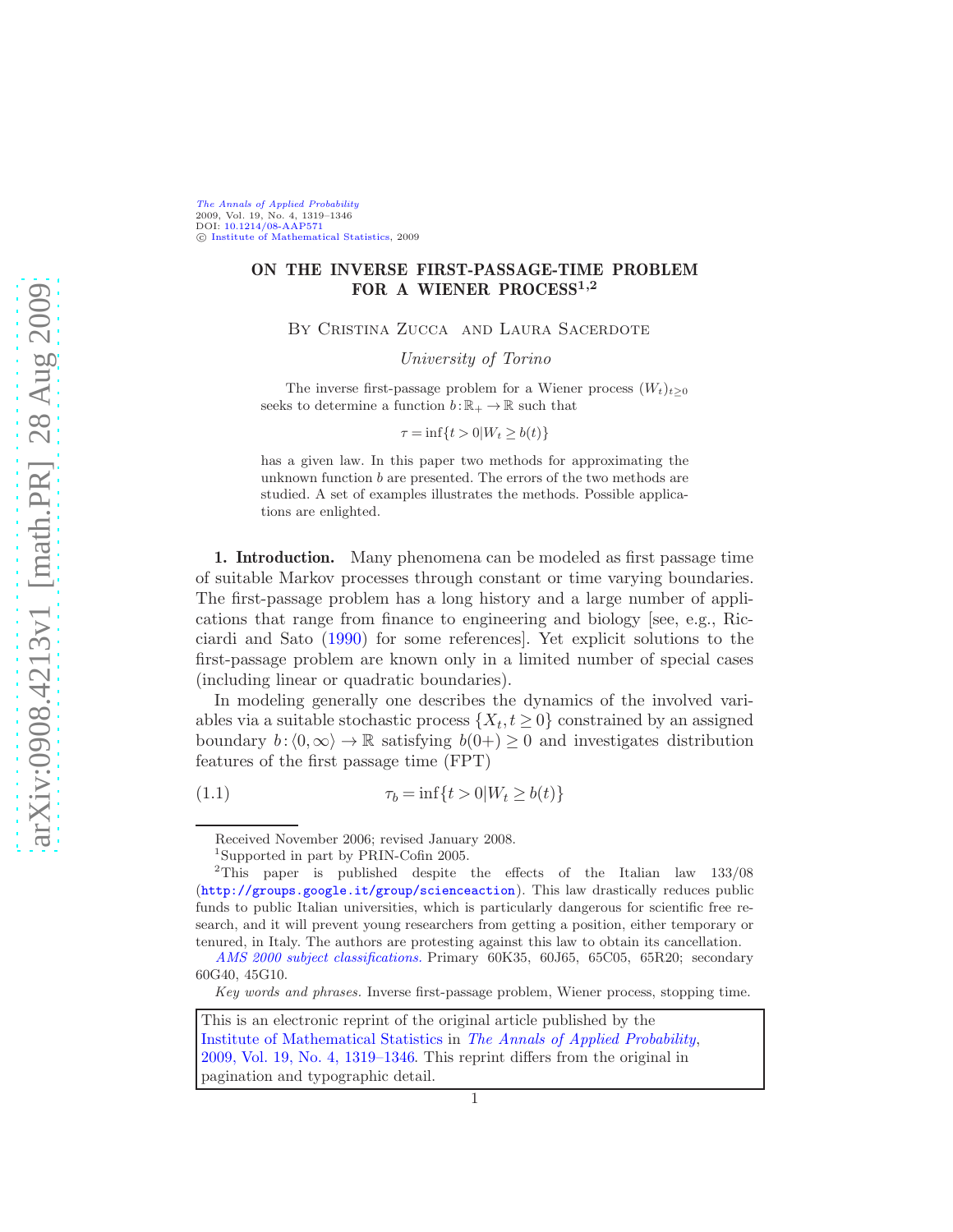## 2 C. ZUCCA AND L. SACERDOTE

of  $X_t$  over b. This is the direct FPT problem. However, there are also instances when the underlying stochastic process is assigned, one knows or estimates the FPT distribution  $F_b$  and wishes to determine the corresponding boundary shape. This is the inverse first passage time (IFPT) problem. Different applications of the IFPT problem can be listed. In a reliability context one could compare performances of alternative objects, characterized by their lifetime distribution comparing the shapes of the boundaries. In this case one should assume the same underlying stochastic process to describe the evolution toward the crash of the object and to identify the crash time as an observed FPT of the process through an unknown boundary. Other interesting applications can arise when the resulting boundary exhibits a periodic behavior. This fact can suggest particular features of the modeled phenomenon in a finance or in a neurobiological context. Despite its importance in applications, the literature focuses only on specific problems [cf. Sacerdote and Zucca [\(2003a](#page-27-1), [2003b\)](#page-27-2) and Sacerdote, Villa and Zucca [\(2006](#page-27-3))] while there is a lack of mathematical results. Here we try to cover this gap focusing on the inverse first passage time problem for the Wiener process.

The IFPT problem was brought to our attention by Professor Goran Peskir, who presented us its first formulation by A. Shiryaev in 1976 (during a Banach center meeting). The original Shiryaev question considered the case when  $F_b$  is an exponential distribution. There exist two early papers dealing with the existence problem written by Dudley and Gutmann [\(1977](#page-27-4)) and Anulova [\(1980](#page-27-5)). These papers provide the existence of some stopping times for given  $F_b$ ; however, these stopping times are not of the form  $(1.1)$ for some function b. Furthermore, in Capocelli and Ricciardi [\(1972\)](#page-27-6) the properties characterizing the FPT distribution in the case of the constant boundary are discussed.

The problem of the existence and uniqueness of b is still open. Through the paper we do not enter into the question of the existence of b but assume that such a boundary exists, is unique and sufficiently regular (continuous or  $C^1$ ).

The main aim of the present paper is to propose two algorithms for approximating the unknown function b when  $F_b$  is given. After some preliminaries presented in Section [2,](#page-2-0) in Section [3](#page-5-0) we introduce a first approach to the IFPT problem. It is based on the idea to approximate b by a piecewiselinear boundary c for which the law of  $\tau_c$  can be computed. It leads to a Monte Carlo method for determining  $c$ . The second approach (Section  $5$ ) is based on the classic idea due to Volterra (around 1896) on how to approximate an integral equation (of the first kind) by a system of  $n$  equations in  $n$  unknowns. Since the integral equation for  $b$  is nonlinear, the resulting system is also nonlinear. We propose a numerical method for approximating b at finitely many points.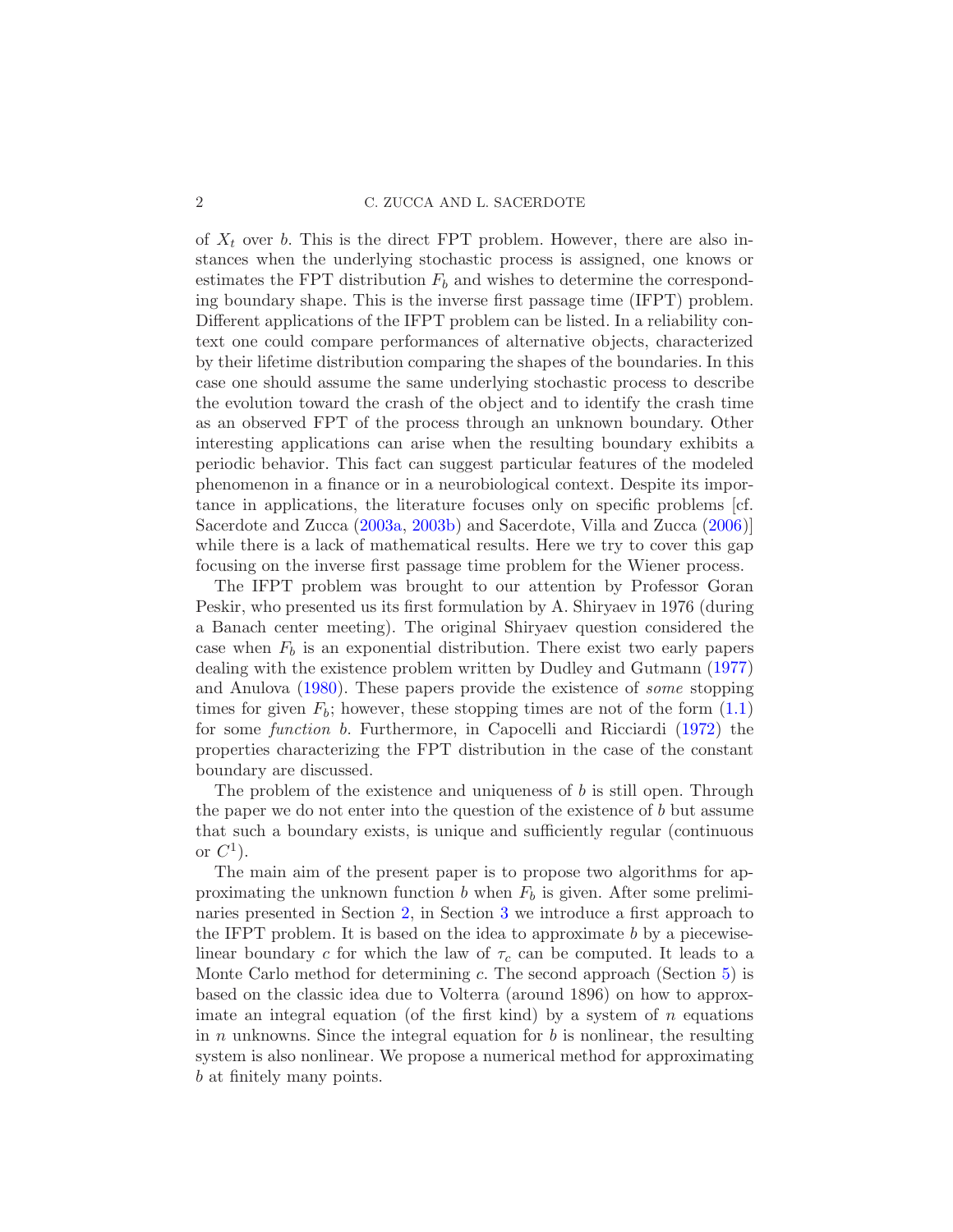Both methods produce an approximation of the boundary value. Hence it is necessary to evaluate the respective errors, that is, the difference between the exact unknown value and the computed approximation. We limit the study of the error at the discretization time knots obtained with constant discretization step h. The error of the first method is discussed in Section [4.](#page-8-0) It is due to multiple causes but it is dominated by the error due to the substitution of the continuous boundary b with a piecewise-linear boundary c and it is  $O(h^2)$ . Furthermore, due to the use of the Monte Carlo method to evaluate some involved integrals, the resulting boundary is estimated with a fixed confidence level  $\alpha$ . The error of the second approach is evaluated in Section [6](#page-17-0) and it is  $O(h)$  or  $O(h^2)$  depending upon the numerical method used to evaluate the involved integral. In Section [7](#page-21-0) we illustrate the goodness of the proposed methods by means of a set of examples. Finally, in Section [8](#page-23-0) we consider the boundary corresponding to the exponential FPT distribution and we give a numerical answer to the 1976 Shiryaev question.

<span id="page-2-0"></span>2. First passage time: the direct and inverse problem. Given a standard Wiener process  $W = (W_t)_{t>0}$  started at zero, and a sufficiently regular function  $b: \langle 0, \infty \rangle \to \mathbb{R}$  satisfying  $b(0+) \geq 0$ , denote

<span id="page-2-3"></span>(2.1) 
$$
\tau_b = \inf\{t > 0 | W_t \ge b(t)\}
$$

the FPT of  $W$  over  $b$ , and set

<span id="page-2-1"></span>(2.2) 
$$
f_b(t) = \frac{d}{dt} \mathbb{P}(\tau_b \le t)
$$

to denote its density function for  $t > 0$ . In the sequel we also need to consider the Wiener process starting in  $x_0$  at time  $t_0$ ; in this case we write  $f_b(t|x_0, t_0)$ in spite of  $f_b(t)$ . Throughout we assume that all regularity assumptions ensuring the existence of the objects introduced and properties imposed are fulfilled.

By  $p_{a,b}(t,x|s,y)$ , we denote the transition probability density function of W at t constrained by the *absorbing* boundary b over [s, t] given that  $W_s = y$ , that is,

<span id="page-2-2"></span>(2.3) 
$$
p_{a,b}(t,x|s,y) = \frac{\partial}{\partial x} \mathbb{P}(W_t \le x, \tau_b > t | W_s = y)
$$

for  $x \leq b(t)$  with  $t > s \geq 0$  and  $y < b(s)$  given and fixed.

Under the hypothesis that the stochastic process (in this case the Wiener process) is assigned, the direct first-passage time problem seeks to determine  $F_b$  when b is given. The *inverse first-passage time problem* seeks to determine b when  $F_b$  is given. It is interesting to note that the IFPT problem looks for the boundary  $b(t)$  that is a deterministic time dependent function. Furthermore, as proved by Strassen [\(1967](#page-27-7)), if the boundary  $b \in C^1(\mathbb{R}^+),$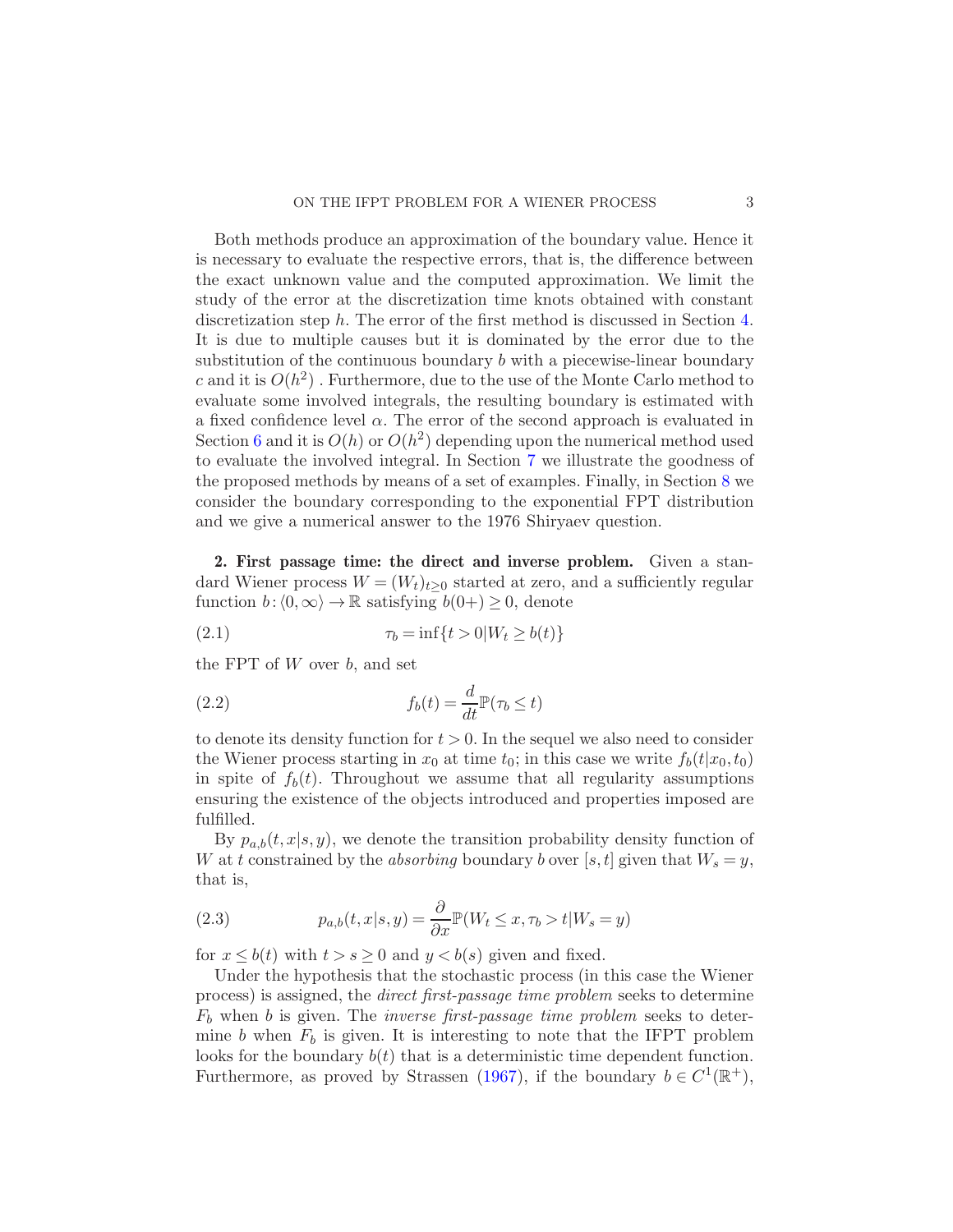then the probability distribution of the FPT is absolutely continuous with continuous density.

In the literature there exist some equations that relate quantities  $(2.2)$ and [\(2.3\)](#page-2-2), allowing, in a limited number of cases, to solve the direct FPT problem [cf. Ricciardi and Sato [\(1990](#page-27-0))]. In Section [2.1](#page-2-3) we list some existing closed form results for the Wiener process. These results will be used in Sections [3](#page-5-0) and [7](#page-21-0) to numerically validate the reliability of the two algorithms proposed. In absence of the analytical solution, the direct problem can be solved numerically, making use of one of the algorithms proposed in the literature [Buonocore, Nobile and Ricciardi [\(1987](#page-27-8)) and Zucca [\(2002](#page-28-0))]. In Section [7](#page-21-0) we use the algorithm introduced in Buonocore, Nobile and Ricciardi [\(1987](#page-27-8)) to estimate the FPT p.d.f. for a set of assigned boundaries. These numerical evaluations make it possible to enlarge the test set for the validation of the IFPT algorithms proposed in this paper. Finally, we briefly recall in Section [2.2](#page-2-1) some results that will be useful later on [cf. Peskir [\(2002](#page-27-9))], since one of the two algorithms proposed for the IFPT method requires the knowledge of  $b(0)$ .

In the sequel we will assume that  $t_0 = x_0 = 0$  when this gives no loss of generality.

2.1. Known boundaries. The first-passage time density  $f_b$  for a Wiener process is known explicitly in a few cases. The following three will be of interest in the sequel:

1. Linear boundary. If the boundary is given by

$$
(2.4) \t\t c(t) = \alpha + \beta t
$$

with  $\alpha > x_0$  and  $\beta \in \mathbb{R}$ , then [cf. Doob [\(1949](#page-27-10)), page 397, and Malmquist [\(1954\)](#page-27-11), page 526]

<span id="page-3-0"></span>(2.5)  

$$
f_c(t|t_0, x_0) = \frac{\alpha - x_0}{\sqrt{2\pi (t - t_0)^3}} e^{-(\alpha + \beta (t - t_0) - x_0)^2 / (2(t - t_0))}
$$

$$
= \frac{\alpha - x_0}{(t - t_0)^{3/2}} \varphi \left( \frac{\alpha + \beta (t - t_0) - x_0}{\sqrt{(t - t_0)}} \right)
$$

for  $t > 0$ , where  $\varphi(x) = (1/\sqrt{2\pi})e^{-x^2/2}$  is the standard normal probability density function. Note that  $(2.5)$  is known as the Bachelier–Lévy formula. 2. Daniels boundary. If the boundary is given by

(2.6) 
$$
d(t) = \frac{\alpha}{2} - \frac{t}{\alpha} \log \left( \frac{\beta}{2} + \sqrt{\frac{\beta^2}{4} + \gamma e^{-\alpha^2/t}} \right),
$$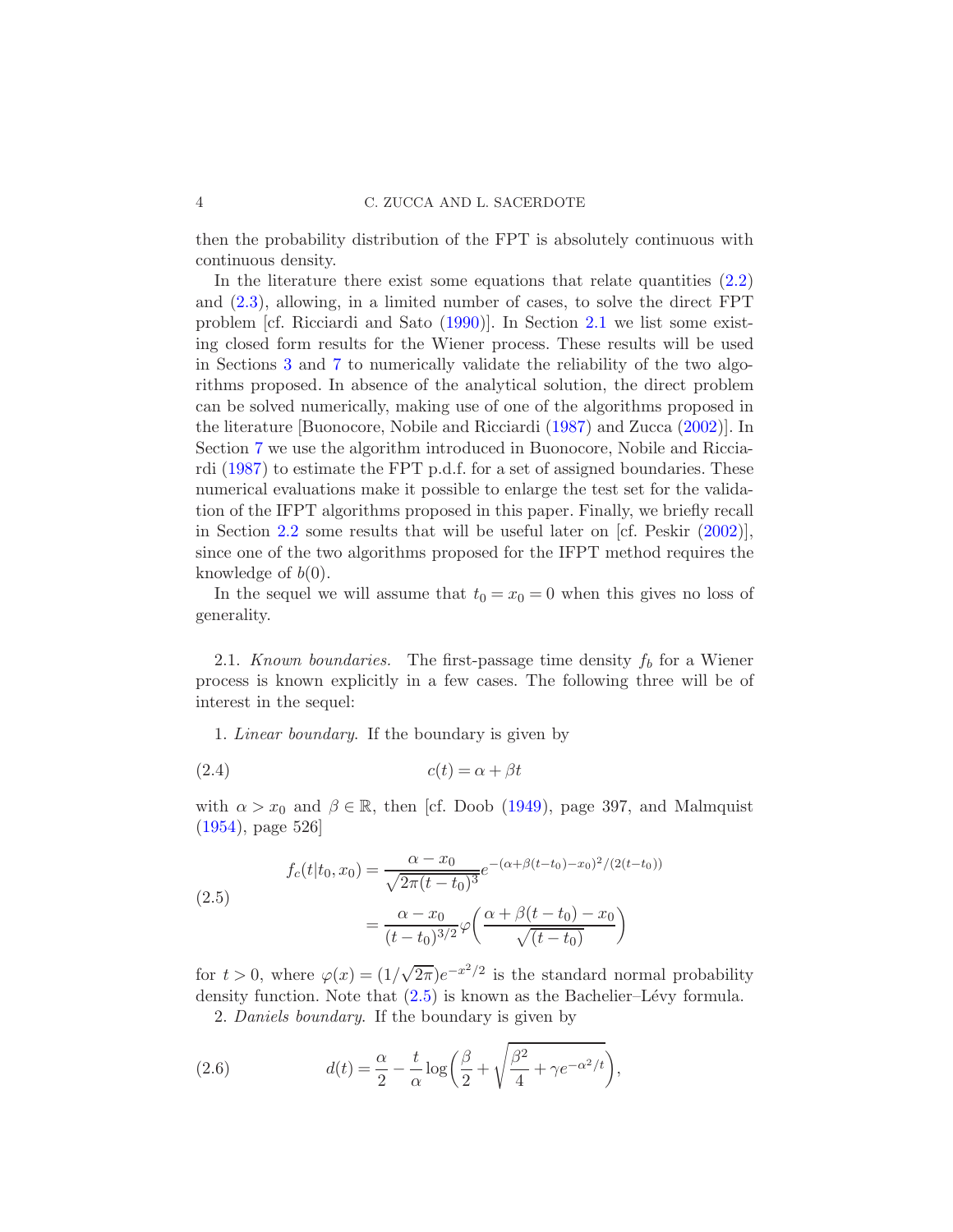where  $\alpha > 0$ ,  $\beta \ge 0$  and  $\gamma > -\beta^2/4$ , then [cf. Daniels [\(1969](#page-27-12))]

(2.7) 
$$
f_d(t) = \frac{1}{\sqrt{2\pi t^3}} \left( e^{-d(t)^2/(2t)} - \frac{\beta}{2} e^{-(d(t) - \alpha)^2/(2t)} \right) = \frac{1}{t^{3/2}} \left( \varphi \left( \frac{d(t)}{\sqrt{t}} \right) - \frac{\beta}{2} \varphi \left( \frac{d(t) - \alpha}{\sqrt{t}} \right) \right)
$$

for  $t > 0$ .

<span id="page-4-1"></span>3. Piecewise-linear boundary. If the boundary is given by

(2.8) 
$$
c(t) = \alpha_i + \beta_i t \quad \text{for } t \in [t_{i-1}, t_i] \text{ and } i \ge 1,
$$

where  $t_i = t_0 + ih$ ,  $h > 0$  and  $\alpha_i, \beta_i \in \mathbb{R}$  with  $t_0 \geq 0$ . Setting  $\alpha_{i+1} = \alpha_i + \beta_i t_i$ , we get that  $t \mapsto c(t)$  is continuous on  $[t_0,\infty)$ . Let us denote by  $c_i = c(t_i)$  the knots of c for  $i \geq 0$ .

The transition density function of W in  $x_1, x_2, \ldots, x_n$  at  $t_1, t_2, \ldots, t_n$  constrained by the *absorbing* piecewise-linear boundary c over  $[t_0, t_n]$  given that  $W_{t_0} = x_0 < \alpha_1$  is [recall  $(2.3)$  above]

<span id="page-4-0"></span>
$$
p_{a,c}(t_1, x_1; t_2, x_2; \dots; t_n, x_n | t_0, x_0)
$$
  
= 
$$
\prod_{i=1}^n p_{a,c}(t_i, x_i | t_{i-1}, x_{i-1})
$$
  
= 
$$
\prod_{i=1}^n (1 - e^{-2(c_i - x_i)(c_{i-1} - x_{i-1})/(t_i - t_{i-1})})
$$
  

$$
\times \frac{1}{\sqrt{2\pi (t_i - t_{i-1})}} \exp\left(-\frac{(x_i - x_{i-1})^2}{2(t_i - t_{i-1})}\right)
$$

for  $(x_1, x_2, \ldots, x_n) \in \mathbb{R}^n$  with  $x_i \leq c_i$  for  $1 \leq i \leq n$  and  $x_0 < c_0$  where  $t_0 <$  $t_1 < t_2 < \cdots < t_n$  are given and fixed. This implies

(2.10) 
$$
\mathbb{P}(W_{t_1} \in C_1, ..., W_{t_n} \in C_n, \tau_c > t_n | W_{t_0} = x_0)
$$

$$
= \int_{C_1} \cdots \int_{C_n} p_{a,c}(t_1, x_1; \dots; t_n, x_n | t_0, x_0) dx_1 \cdots dx_n
$$

for any Borel set  $C_i \subseteq \langle -\infty, c_i \rangle$  with  $1 \leq i \leq n$ .

The identity  $(2.9)$  is a well-known fact in the case  $n = 1$  [cf. Doob [\(1949](#page-27-10)), equation (4.2) and Section 5, or Durbin [\(1971](#page-27-13)), Lemma 1]. The case of general  $n \geq 2$  [cf. Wang and Pötzelberger [\(1997](#page-27-14))] follows readily by induction arguments using that W has stationary independent increments.

Since there are only a few cases where the FPT density function is known in closed form, there has been a big effort in the past to find numerical approximation for it. One of the most used algorithms has been presented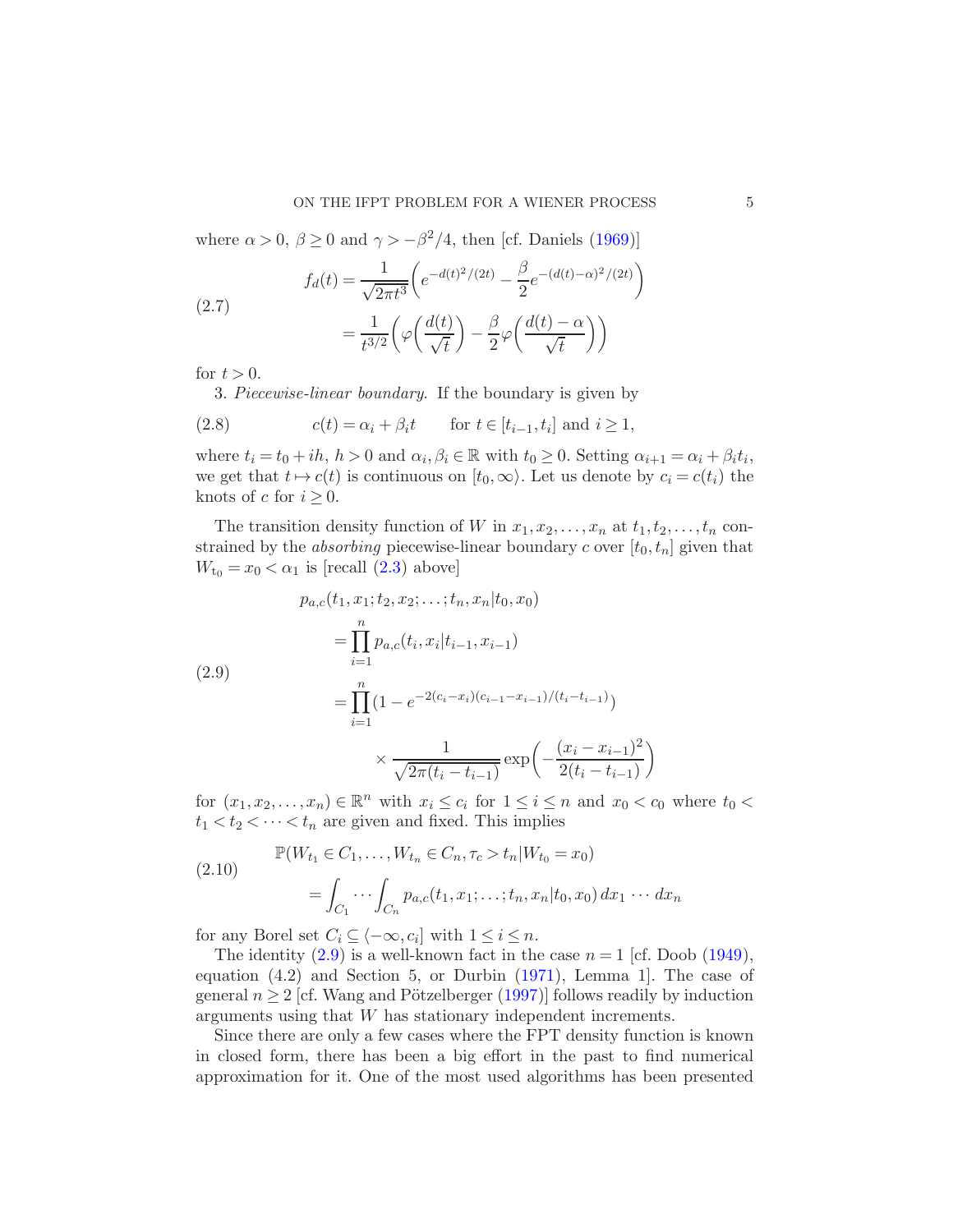in Buonocore, Nobile and Ricciardi [\(1987](#page-27-8)). This method solves a Volterra integral equation of the second kind derived from the Fortet equation but characterized by a nonsingular kernel. In Section [7](#page-21-0) we apply this method to determine numerically the FPT density function in the case of a time periodic oscillating boundary.

<span id="page-5-4"></span>2.2. Limits at zero. One of the key issues in the numerical treatment of the inverse first-passage problem is to know  $b(0+)$  in terms of  $f_b(0+)$  and vice versa. In this section we display some known results on this relation. We will make use of these facts in Sections [7](#page-21-0) and [8](#page-23-0) below.

In the notation of Section [2,](#page-2-0) let  $W = (W_t)_{t>0}$  be a standard Wiener process started at zero, let  $b:(0,\infty) \to \mathbb{R}$  be a continuous function satisfying  $b(0+) \geq 0$ , and let us assume that the first-passage time  $\tau_b$  from [\(2.1\)](#page-2-3) has a continuous density function  $f_b$  having a limit  $f_b(0+)$  in  $[0,\infty]$ . Then the following facts are known to hold [cf. Peskir [\(2002\)](#page-27-9)].

<span id="page-5-2"></span>If there are  $\varepsilon > 0$  and  $\delta > 0$  such that

(2.11) 
$$
b(t) \ge \sqrt{(2+\varepsilon)t \log(1/t)}
$$

for all  $t \in \langle 0, \delta \rangle$ , then  $f_b(0+) = 0$ . If there is  $\delta > 0$  such that

<span id="page-5-3"></span>
$$
(2.12)\t\t b(t) \le \sqrt{2t \log(1/t)}
$$

for all  $t \in (0, \delta)$ , then  $f_b(0+) = +\infty$ . Moreover, if we define a boundary g by setting

<span id="page-5-1"></span>(2.13) 
$$
g(t) = \sqrt{2t \log(1/t) + t \log \log(1/t) + ct}
$$

for  $t \in \langle 0, \delta_c \rangle$  with  $c \in \mathbb{R}$  given and fixed, then the limit  $f_q(0+)$  exists and is given by

<span id="page-5-5"></span>(2.14) 
$$
f_g(0+) = \frac{e^{-c/2}}{\sqrt{4\pi}}.
$$

Observe that  $q$  from  $(2.13)$  locally at zero lies between the two functions appearing on the l.h.s. of [\(2.11\)](#page-5-2) and [\(2.12\)](#page-5-3) respectively (where  $\varepsilon > 0$  may be as small as one likes).

<span id="page-5-0"></span>3. First approach: a piecewise linear approximation via Monte Carlo simulation. In this section we face the IFPT problem by looking for a piecewise-linear approximation of the unknown boundary b with an approach that can be considered analogous to the method used by Durbin [\(1971](#page-27-13)) for the direct FPT problem. Thus, we determine the piecewise-linear boundary  $c(2.8)$  $c(2.8)$  that approximates the exact boundary b corresponding to the given first-passage density  $f_b$ .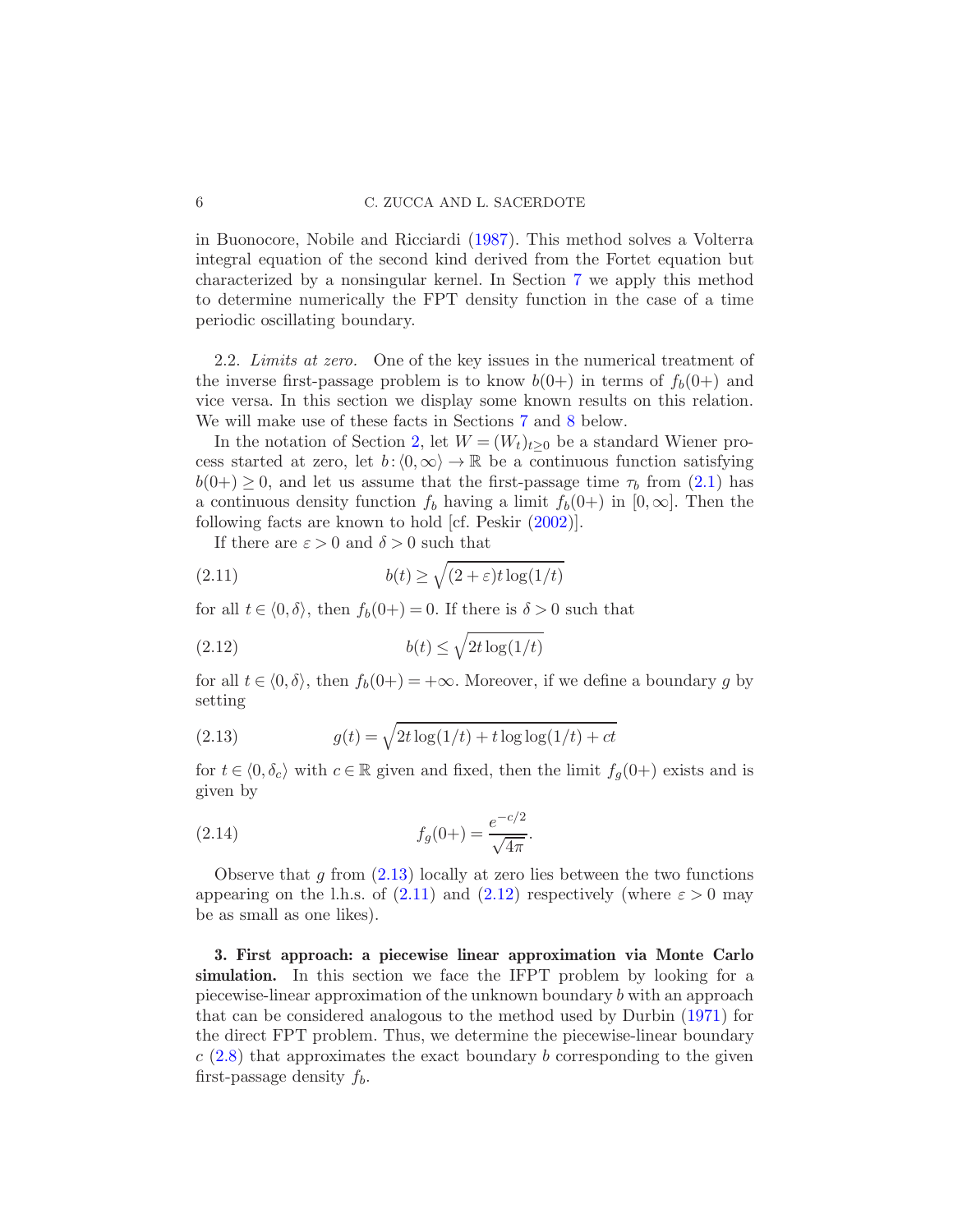First we consider the inverse problem when  $f_b(0+) = 0$  and we assume that  $b(0+) > 0$  is known. Then, using the notation of Section [2](#page-2-0) (with  $t_0 = 0$ ), we set  $c_0 = b(0+)$  and, thus,  $\alpha_1 = b(0+)$  as well. When  $b(0+)$  is unknown we can guess its value, but in this case the error at the initial knot can dominate the final one. Since the resulting algorithm uses the Monte Carlo approach to estimate involved integrals, henceforth we call it the PLMC (Piecewise Linear Monte Carlo) method. In the following we consider a time discretization  $t_i = t_0 + ih$ ,  $i = 1, 2, \ldots$ , where h is a positive constant. The choice h constant is made to simplify our notation, but the method can be easily extended to a nonconstant h.

The driving idea of our algorithmic approach is to equate the probability of the FPT of W through c in  $\langle t_{i-1}, t_i \rangle$  and the analogous probability determined by the given first-passage density  $f_b$  in the same interval. The resulting equations allow to determine the coefficients  $\alpha_i$  and  $\beta_i$  in [\(2.8\)](#page-4-1) successively on the intervals  $\langle t_{i-1}, t_i \rangle$  for  $i \geq 1$ . The algorithm can be divided in two successive steps.

STEP 1. We determine the value of  $\beta_1$  in [\(2.8\)](#page-4-1) such that the probability of the first-passage of W through c in  $(0, t_1]$  equals the probability of the first-passage of W through b in  $(0, t_1]$ , that is, we look for the value of  $\beta$ such that

<span id="page-6-1"></span>(3.1) 
$$
\int_0^{t_1} f_c(t) dt = \int_0^{t_1} f_b(t) dt,
$$

where  $f_c(t)$  is given by  $(2.5)$ .

STEP 2. Given  $\alpha_1, \ldots, \alpha_n$  and  $\beta_1, \ldots, \beta_n$  with  $n \geq 1$ , we set  $\alpha_{n+1} = \alpha_n +$  $\beta_n t_n$  and we determine the value of  $\beta_{n+1}$  such that the probability of the first-passage time of W through c in  $(t_n, t_{n+1}]$  equals the probability of the first-passage time of W through b in  $(t_n, t_{n+1}]$ , that is, we look for the value of  $\beta$  such that

<span id="page-6-0"></span>(3.2) 
$$
\int_{t_n}^{t_{n+1}} \int_{-\infty}^{c_n} \cdots \int_{-\infty}^{c_1} \left( f_c(t|t_n, x_n) \prod_{i=1}^n p_{a,c}(t_i, x_i|t_{i-1}, x_{i-1}) \right) dx_1 \cdots dx_n dt
$$

$$
= \int_{t_n}^{t_{n+1}} f_b(t) dt,
$$

where  $f_c(t|t_n, x_n)$  is the density function of the first-passage time of W over  $\alpha_{n+1} + \beta_{n+1}t$  for  $t > t_n$  given that  $W_{t_n} = x_n$ , that is, it is given by  $(2.5)$ with  $\alpha := c_n$  and  $\beta = \beta_{n+1}$ , while  $p_{a,c}(t_i, x_i; t_{i-1}, x_{i-1})$  is given by  $(2.9)$  for  $1 \le i \le n$  (where  $t_0 = x_0 = 0$ ).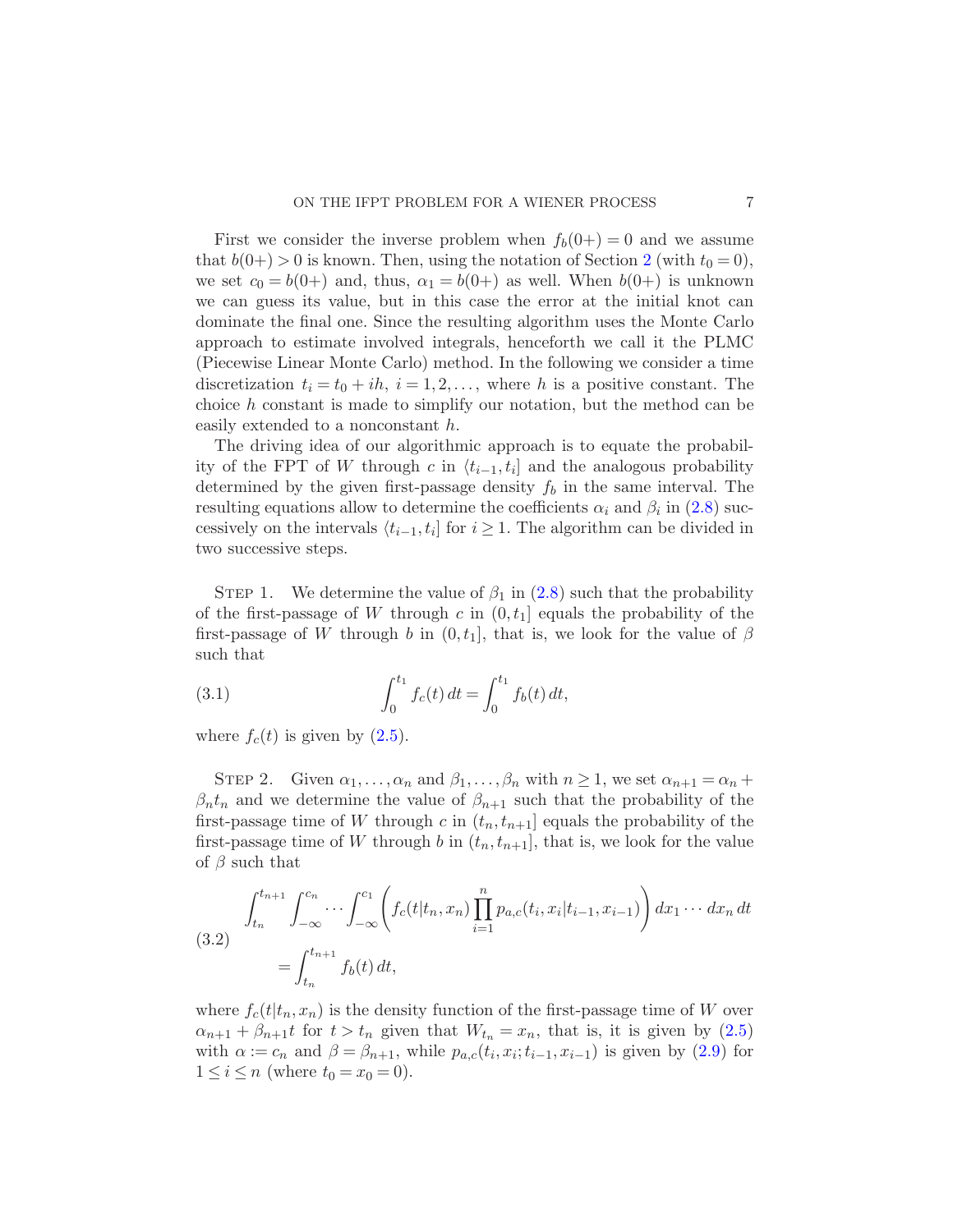REMARK 3.1. The product appearing on the l.h.s. of  $(3.2)$  involves the known functions [\(2.9\)](#page-4-0) depending upon  $\alpha_1, \ldots, \alpha_n$  and  $\beta_1, \ldots, \beta_n$  determined in the preceding step. The unknown  $\alpha_{n+1}$  and  $\beta_{n+1}$  appear in [\(3.2\)](#page-6-0) only within the function  $f_c(t|t_n, x_n)$ . Furthermore,  $\alpha_{n+1}$  can (by continuity of c at  $t_n$ ) be expressed in terms of  $\beta_{n+1}$  and the known  $\alpha_n$  and  $\beta_n$  as follows:

<span id="page-7-0"></span>
$$
\alpha_{n+1} = \alpha_n + (\beta_n - \beta_{n+1})t_n
$$

so that we only need to determine  $\beta_{n+1}$  from the equation [\(3.2\)](#page-6-0).

Let us now detail the two steps of the algorithm. In order to solve the equation [\(3.1\)](#page-6-1) and [\(3.2\)](#page-6-0) for the unknown  $\beta_1$  and  $\beta_n$  respectively, it is necessary to compute the integrals involved.

Discretizing the integral of the l.h.s. in  $(3.1)$  by a rectangular method [cf. Atkinson [\(1989](#page-27-15))], we obtain a nonlinear function of the unknown  $\beta_1$ while the r.h.s. of  $(3.1)$  is easily computable by standard means. Various approximate methods can then be used to solve the resulting equation. Here we use the middle point method.

In the successive steps, mainly when  $n$  becomes large, the multiple integrals of the l.h.s. of [\(3.2\)](#page-6-0) cannot be handled by standard numerical methods. To handle the problem, we adapt the Monte Carlo method proposed by Wang and Pötzelberger  $(1997)$  to our case.

For this, note that, using expression  $(2.5)$  for  $f_c(t|t_n, x_n)$  and  $(3.3)$ , we get

<span id="page-7-1"></span>
$$
H(\beta_{n+1}; x_n) := \int_{t_n}^{t_{n+1}} f_c(t|t_n, x_n) dt
$$
  
\n
$$
= \int_{t_n}^{t_{n+1}} \frac{c_n - x_n}{(t - t_n)^{3/2}} \varphi\left(\frac{c_n - x_n + \beta_{n+1}(t - t_n)}{\sqrt{t - t_n}}\right) dt
$$
  
\n
$$
= 1 - \Phi\left(\frac{\beta_{n+1}(t_{n+1} - t_n) + (c_n - x_n)}{\sqrt{t_{n+1} - t_n}}\right)
$$
  
\n(3.4)  
\n
$$
+ e^{-2\beta_{n+1}(c_n - x_n)} \Phi\left(\frac{\beta_{n+1}(t_{n+1} - t_n) - (c_n - x_n)}{\sqrt{t_{n+1} - t_n}}\right)
$$
  
\n
$$
= 1 - \Phi\left(\frac{\beta_{n+1}(t_{n+1} - t_n) + \alpha_n + \beta_n t_n - x_n}{\sqrt{t_{n+1} - t_n}}\right)
$$
  
\n
$$
+ e^{-2\beta_{n+1}(\alpha_n + \beta_n t_n - x_n)}
$$
  
\n
$$
\times \Phi\left(\frac{\beta_{n+1}(t_{n+1} - t_n) - \alpha_n - \beta_n t_n + x_n}{\sqrt{t_{n+1} - t_n}}\right)
$$

for each  $n \geq 1$ . Here  $\Phi(x) = \int_{-\infty}^{x} \varphi(z) dz$  is the integral of the standard normal density. It follows by  $(2.9)$  and  $(3.4)$  that the equation  $(3.2)$  can be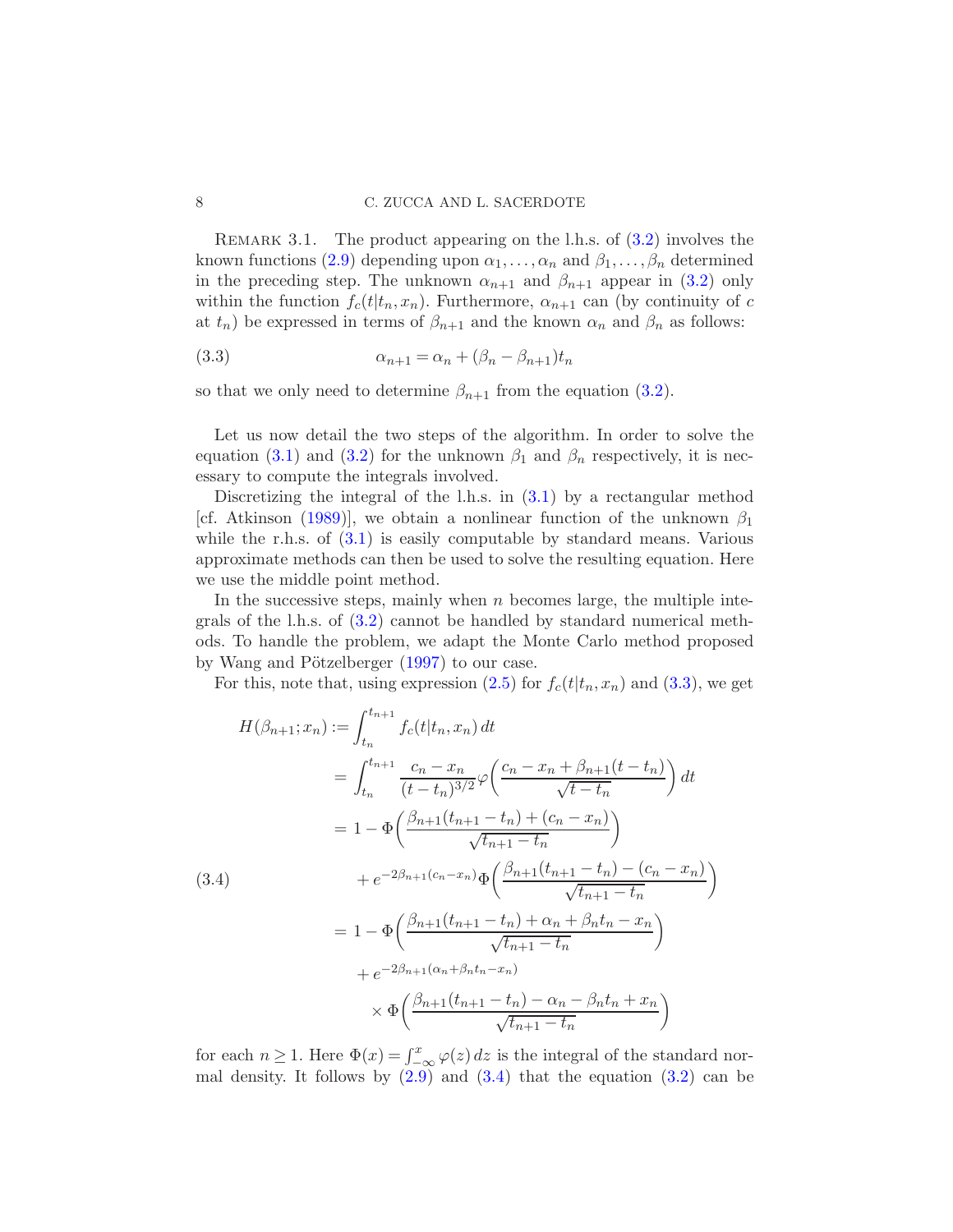rewritten as follows:

<span id="page-8-1"></span>(3.5)  

$$
E\left(H(\beta_{n+1}; X_n) \prod_{i=1}^n I(X_i \le c_i) e^{-2(c_i - X_i)(c_{i-1} - X_{i-1})/(t_i - t_{i-1})}\right)
$$

$$
= \int_{t_n}^{t_{n+1}} f_b(t) dt,
$$

where  $X_i \sim N(0, t_i - t_{i-1}), i = 1, \ldots, n$ , are independent random variables (and  $X_0 \equiv 0$ ). A Monte Carlo method can now be used to estimate the l.h.s. of [\(3.5\)](#page-8-1).

In order to find an approximation of  $\beta_{n+1}$  $\beta_{n+1}$  $\beta_{n+1}$ , we can use, as in the Step 1 above, the iterative middle point procedure. Using then [\(3.3\)](#page-7-0), one obtains  $\alpha_{n+1}$  and thus determines c on  $(t_n, t_{n+1})$ .

REMARK 3.2. For each  $n \geq 1$  given and fixed, the equation  $(3.5)$  defines a nonlinear function of the unknown parameter  $\beta_{n+1}$  depending on it only through H from [\(3.4\)](#page-7-1). Since the l.h.s. of [\(3.5\)](#page-8-1) is monotone in  $\beta_{n+1}$ , equation [\(3.5\)](#page-8-1) admits a unique solution  $\beta_{n+1} \in \mathbb{R}$ .

REMARK 3.3. Finally, we modify the algorithm to include the case  $f_b(0+) > 0$ . In this case the equation [\(3.1\)](#page-6-1) cannot be used on  $(0, t_1]$  since the piecewise-linear boundary c must satisfy  $c(0+) > 0$ , while the condition  $f_b(0+) > 0$  implies  $c(0+) = 0$  (cf. Section [2.2\)](#page-5-4). However, we can use [\(2.14\)](#page-5-5) to estimate the boundary in a neighborhood of zero. The use of this expression on the first discretization interval allows then the iteration of the previous algorithm on the successive intervals if we disregard the possible crossing happened in the neighborhood of zero.

<span id="page-8-0"></span>4. PLMC method error estimation. The errors involved in the approximation of the boundary values via the PLMC method can be classified in three types according to the causes generating them. The first one is due to the piecewise linear approximation of the boundary, the second one is due to the Monte Carlo approximation of the integrals on the l.h.s. of [\(3.2\)](#page-6-0) and the third one is due to the root method used to compute the zeros of  $(3.2)$ . The last error can be disregarded since it depends on a tolerance that can be fixed in advance to make it negligible with respect to the other errors. In the following subsections we successively focus the study on the other two errors involved in the method. We explicitly underline how these two errors have different mathematical natures. Indeed, the first one, as the root error, is purely numerical, being determined by our approximation of the unknown function via a piecewise linear one. On the contrary, the second error has a statistical nature since it is related with the evaluation of an integral via a Monte Carlo method.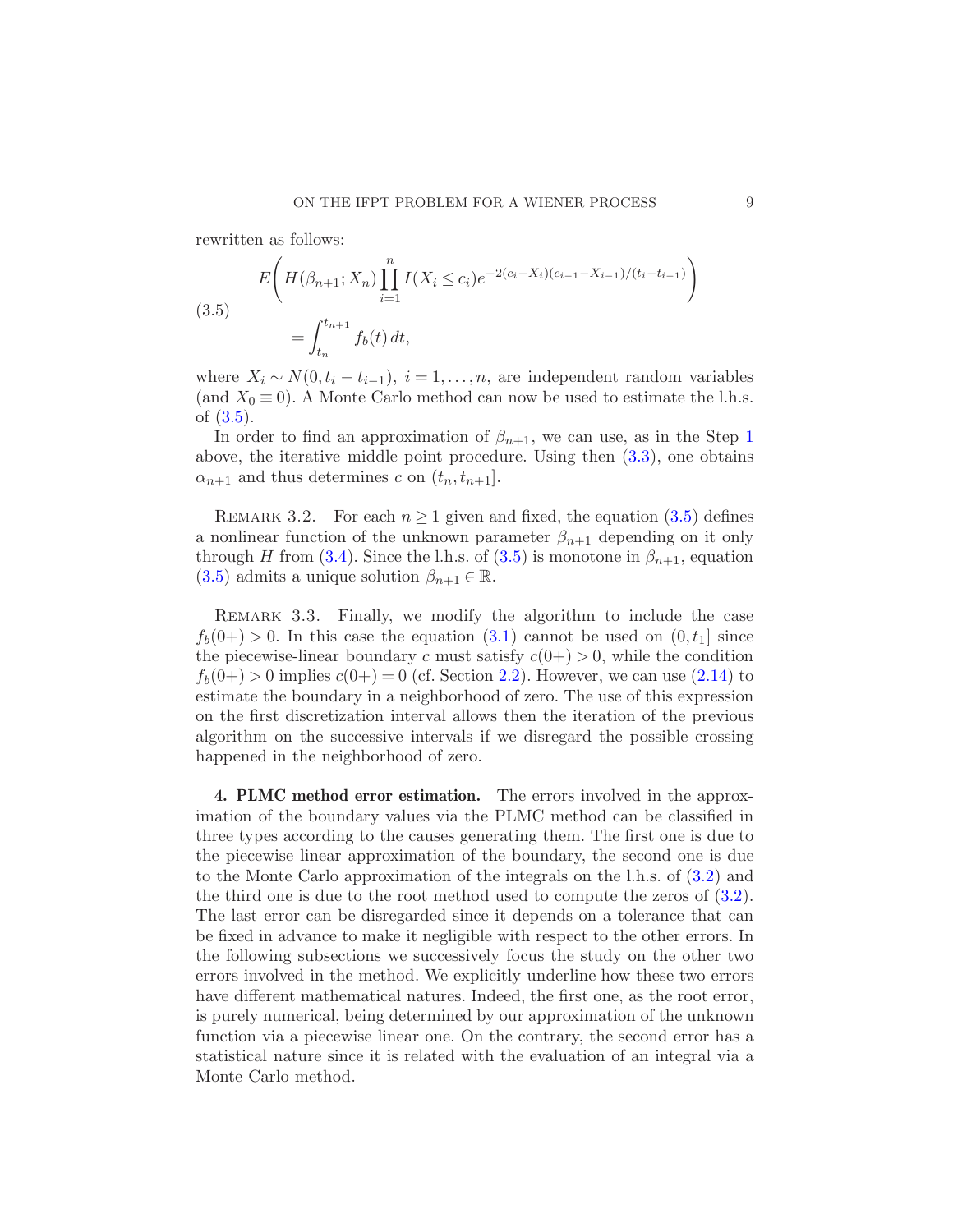4.1. Error due to the piecewise linear approximation. The PLMC method estimates the boundary values through a piecewise linear approximation, but we limit the study of the error at the knots  $t_n$ ,  $n = 1, 2, \ldots$ . Furthermore, at this step we assume the absence of other causes of error and we define error of the method at the nth knot the distance between the boundary  $b$  and its approximated value c on the nth knot  $|\epsilon_n^{\text{PLMC}}| = |b(t_n) - c(t_n)|, n = 1, 2, \dots$ In order to gain an estimate of such error, we first consider in Lemma [4.1](#page-9-0) the error due to the boundary linearization on a single step. In doing this analysis we hypothesize to know the true value of the boundary on the previous intervals. A second step considered in Lemma [4.2](#page-11-0) studies the propagation of the error, that is, we admit an error  $\delta$  in the estimation of the boundary value at node  $n-1$  and we evaluate its consequences on the next node n. Finally, in Theorem [4.3](#page-13-0) we determine the global error of the PLMC Method.

<span id="page-9-0"></span>LEMMA 4.1. Let  $(W_t)_{t>0}$  be a Wiener process bounded by a monotone concave (or convex) boundary  $b \in C^2([0,\infty))$ . If we approximate in  $(0,t_n]$  the boundary  $b(t)$  with the boundary  $\widehat{c}_n(t)$ , for  $n = 1, 2, \ldots$ , defined by

<span id="page-9-1"></span>(4.1) 
$$
\widehat{c}_n(t) = \begin{cases} b(t), & t \in (0, t_{n-1}], \\ b(t_{n-1}) + \widehat{\beta}_n(t - t_{n-1}), & t \in [t_{n-1}, t_n], \end{cases}
$$

the resulting error at the knot  $t_n$ , as  $h \to 0$ , is

$$
|b(t_n) - \hat{c}(t_n)| \sim O(h^2).
$$

PROOF. We limit ourself to the case of a concave boundary since the convex case can be dealt in a similar way. Moreover, we split the proof in two parts, first taking into account the first discretization step and later a generic step.

STEP 1. Let us consider the following three straight lines (cf. Figure [1\)](#page-10-0) on  $(0, h]$ :

1.  $B_1(t)$ : the tangent to  $b(t)$  in  $t = 0$ ,

$$
y = \alpha_1 + b'(0)t.
$$

2.  $c(t)$ : the linear boundary determined via the PLMC method in the first discretization interval  $(0, h]$ ,

$$
y = \alpha_1 + \beta_1 t.
$$

3.  $B_2(t)$ : the secant through  $(0, \alpha_1)$  and  $(h, b(h))$ ,

$$
y = \alpha_1 + \frac{b(h) - \alpha_1}{h}t.
$$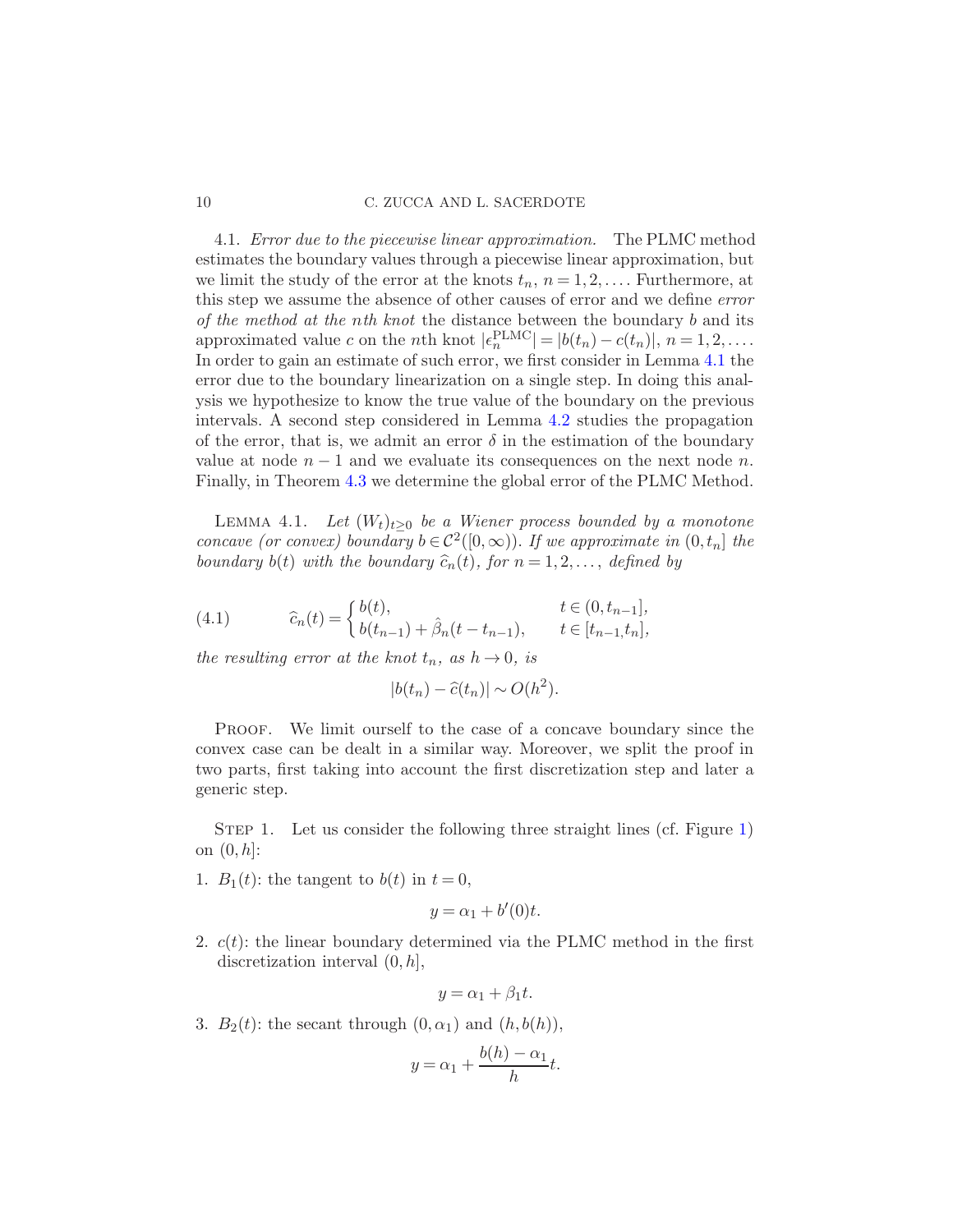

<span id="page-10-0"></span>FIG. 1. *Boundary*  $b(t)$ *, its tangent*  $B_1(t)$  *in*  $t = 0$ *, the linear boundary*  $c(t)$  *determined by the PLMC method and the secant*  $B_2(t)$  *in*  $t = h$ *.* 

Due to the concavity and monotonicity hypotheses on the boundary  $b(t)$ , it holds for all  $t \in (0, h]$ 

$$
B_2(t) \le b(t) \le B_1(t),
$$

that implies [cf. Sacerdote and Smith [\(2004](#page-27-16))]

$$
\mathbb{P}(\tau_{B_1} \in (0, h]) \le \mathbb{P}(\tau_c \in (0, h]) = \mathbb{P}(\tau_b \in (0, h]) \le \mathbb{P}(\tau_{B_2} \in (0, h]).
$$

Hence, we get

<span id="page-10-2"></span><span id="page-10-1"></span>
$$
B_2(t) \le c(t) \le B_1(t),
$$

that implies the ordering of the slopes

$$
\frac{b(h) - \alpha_1}{h} \le \beta_1 \le b'(0).
$$

Note that  $\beta_1$  is a function of  $h: \beta_1(h)$ . When  $h \to 0$ , due to the hypothesis  $\alpha_1 = b(0)$ , the inequality [\(4.2\)](#page-10-1) implies

(4.3) 
$$
\beta_1 = \beta_1(h) \underset{h \to 0}{\longrightarrow} b'(0).
$$

On the first knot the distance between  $b(t)$  and the linear boundary of the PLMC method results in

$$
|(\alpha_1 + \beta_1(h)h) - b(h)| = |(b(0) + \beta_1(h)h) - (b(0) + b'(0)h + \frac{b''(\xi)}{2!}h^2)|
$$
  
=  $|\beta_1(h) - b'(0))h - \frac{b''(\xi)}{2!}h^2|$   
 $\le |(\beta_1(h) - b'(0))h| + |\frac{b''(\xi)}{2!}h^2|$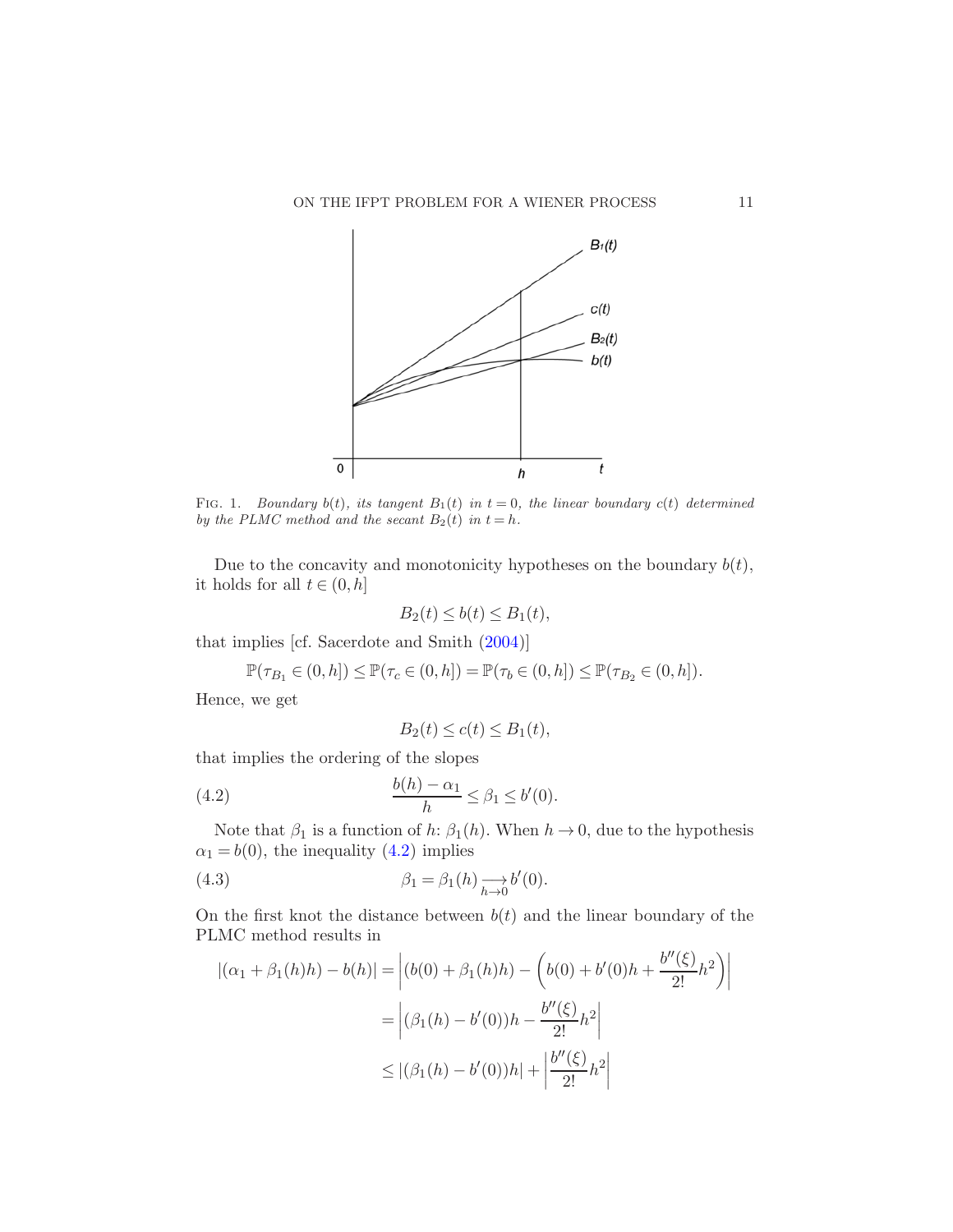$$
\leq |\beta'_1(\eta)h^2| + \left|\frac{b''(\xi)}{2!}h^2\right|
$$
  
= O(h<sup>2</sup>) + O(h<sup>2</sup>) = O(h<sup>2</sup>),

where we made use of  $(4.3)$ , of the mean value theorem, of the triangular inequality and of the McLaurin expansion of  $b(t)$  and  $\beta_1(t)$ . Here  $\xi \in (0, h]$ and  $\eta \in (0, h]$ .

STEP n. The boundary [\(4.1\)](#page-9-1) coincides with the boundary  $b(t)$  on  $(0, t_{n-1})$ and it is determined solving

<span id="page-11-1"></span>(4.4) 
$$
\mathbb{P}(\tau_b \in [t_{n-1}, t_n]) = \mathbb{P}(\tau_c \in [t_{n-1}, t_n])
$$

on  $[t_{n-1}, t_n]$ . Equation [\(4.4\)](#page-11-1) implies

$$
(4.5) \quad \mathbb{P}\{\tau_b \in [t_{n-1}, t_n] | X_t < b(t), t \le t_{n-1}\} \mathbb{P}\{X_t < b(t), t \le t_{n-1}\} \\
\quad = \mathbb{P}\{\tau_c \in [t_{n-1}, t_n] | X_t < \hat{c}_n(t), t \le t_{n-1}\} \mathbb{P}\{X_t < \hat{c}_n(t), t \le t_{n-1}\}\n \tag{4.5}
$$

and, using  $(4.1)$ , one has

<span id="page-11-2"></span>(4.6) 
$$
\mathbb{P}(\tau_b \in [t_{n-1}, t_n] | X_t < b(t), t \le t_{n-1})
$$

$$
= \mathbb{P}(\tau_{b(t_{n-1}) + \hat{\beta}_n(t - t_{n-1})} \in [t_{n-1}, t_n] | X_t < b(t), t \le t_{n-1}).
$$

The proof of Step [1](#page-18-0) can now be repeated to the conditional probabilities in  $(4.6)$  in order to complete the proof.  $\Box$ 

Let us denote  $\hat{\alpha}_n$  the estimate of  $\alpha_n$  and let  $\hat{\beta}_n(\hat{\alpha}_n)$  be the corresponding estimate of the slope  $\beta_n(\alpha_n)$  obtained with the PLMC method on the interval  $[t_{n-1}, t_n].$ 

<span id="page-11-0"></span>LEMMA 4.2. An error  $|\delta| = |\widehat{\alpha}_n - \alpha_n|$  propagates on the estimate  $\widehat{\beta}_n(\widehat{\alpha}_n)$ :

$$
|\Delta \beta_n| = |\beta_n(\alpha_n) - \widehat{\beta}_n(\widehat{\alpha}_n)| \sim O(\delta).
$$

Proof. We separate the proof in two parts; the first one concerning the case of the first interval and the second one concerning the generic nth interval.

STEP 1. Let us first prove that  $\beta_1 = \beta_1(\alpha_1)$  is a continuous and differentiable function. When  $\alpha_1 = b(0)$  define

$$
F_1(\alpha_1, \beta_1) := 1 - \int_{-\infty}^{\alpha_1 + \beta_1 t_1} (1 - e^{-2\alpha_1/t_1(\alpha_1 + \beta_1 t_1 - x)}) \frac{1}{\sqrt{2\pi t_1}} e^{-x^2/(2t_1)} dx - k_1,
$$

where  $k_1$  is the r.h.s. of  $(3.1)$ . Recognizing the first two terms as the l.h.s. of [\(3.1\)](#page-6-1), equation [\(3.1\)](#page-6-1) becomes  $F_1(\alpha_1, \beta_1) = 0$ . This is an implicit equation in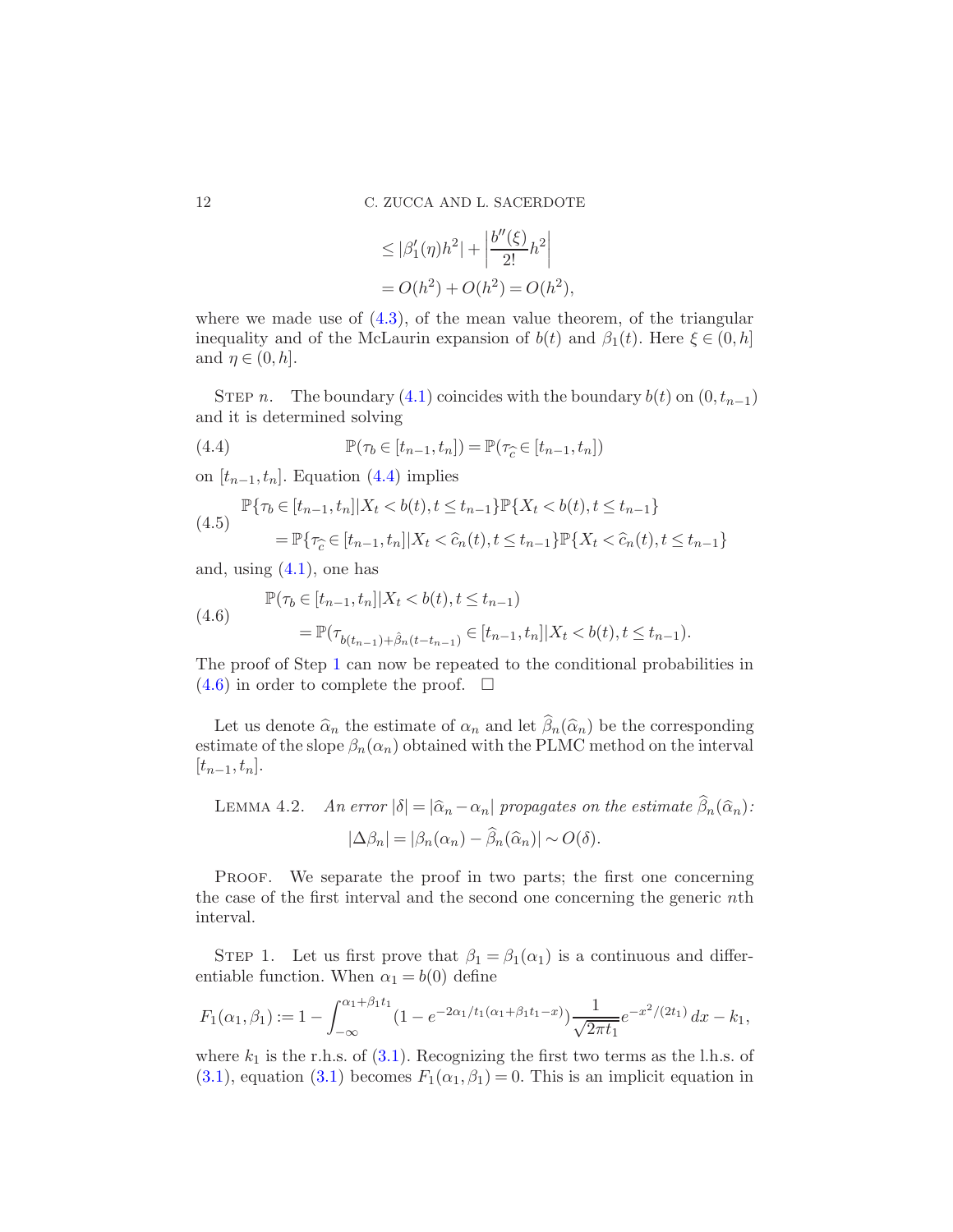$\beta_1$  and  $\alpha_1$  that admits a continuous and differentiable solution  $\beta_1 = \beta_1(t)$  if Dini's theorem holds. The hypothesis of Dini's theorem is verified since

$$
\frac{\partial F_1(\alpha_1, \beta_1)}{\partial \beta_1} = -\int_{-\infty}^{\alpha_1 + \beta_1 t_1} \frac{2\alpha_1}{\sqrt{2\pi t_1}} e^{-2\alpha_1/t_1(\alpha_1 + \beta_1 t_1 - x) - x^2/(2t_1)} dx
$$

is nonzero for all  $\alpha_1, \beta_1$ , having for the hypothesis  $\alpha_1 \neq 0$ . Hence, we get that  $\beta_1 = \beta_1(\alpha_1)$  is a continuous and differentiable function and the error connected with the use of  $\hat{\alpha}_1$  in spite of  $\alpha_1$  is propagated on  $\beta_1$ . Hence,  $\beta_1$ becomes  $\widehat{\beta}_1 = \beta_1 + \Delta \beta_1$  with

$$
\Delta \beta_1 = \beta_1(\alpha_1 + \delta) - \beta_1(\alpha_1) \sim O(\delta)
$$

since  $\beta_1(\alpha_1)$  is continuous and differentiable.

STEP n. For  $n = 2, 3, \ldots$ , we proceed in analogy with step one showing that  $\beta_n = \beta_n(\alpha_n)$  is a continuous and differentiable function. Let us consider the approximated stepwise linear boundary  $c(t)$  in the time interval  $[0, t_n]$ . Let us define

$$
F_n(\alpha_n, \beta_n)
$$
  
\n
$$
:= \int_0^{c_1} \cdots \int_0^{c_{n-1}} dx_1 \cdots dx_{n-1} \prod_{i=0}^{n-1} f_a(x_i, t_i | x_{i-1}, t_{i-1})
$$
  
\n
$$
\times \left[1 - \int_{-\infty}^{\alpha_n + \beta_n t_n} (1 - \exp\{(-2(c_{n-1} - x_{n-1})) \times (\alpha_n + \beta_n t_n - x_n))\} / (t_n - t_{n-1})\} \right]
$$
  
\n
$$
\times \exp\left\{-\frac{(x_n - x_{n-1})^2}{(2(t_n - t_{n-1}))}\right\} / (\sqrt{2\pi (t_n - t_{n-1})}) dx_n\right]
$$
  
\n
$$
-k_n,
$$

so that equation [\(3.2\)](#page-6-0) reads  $F_n(\alpha_n, \beta_n) = 0$ . This is an implicit equation in  $\beta_n$  and  $\alpha_n$  that admits a continuous and differentiable solution  $\beta_n = \beta_n(t)$ if Dini's theorem holds.

Note that

$$
\frac{\partial F_n(\alpha_n, \beta_n)}{\partial \beta_n}
$$
  
=  $-\int_0^{c_1} \dots \int_0^{c_{n-1}} \prod_{i=0}^{n-1} f_a(x_i, t_i | x_{i-1}, t_{i-1})$   
 $\times \int_{-\infty}^{\alpha_n + \beta_n t_n} 2t_n(c_{n-1} - x_{n-1})$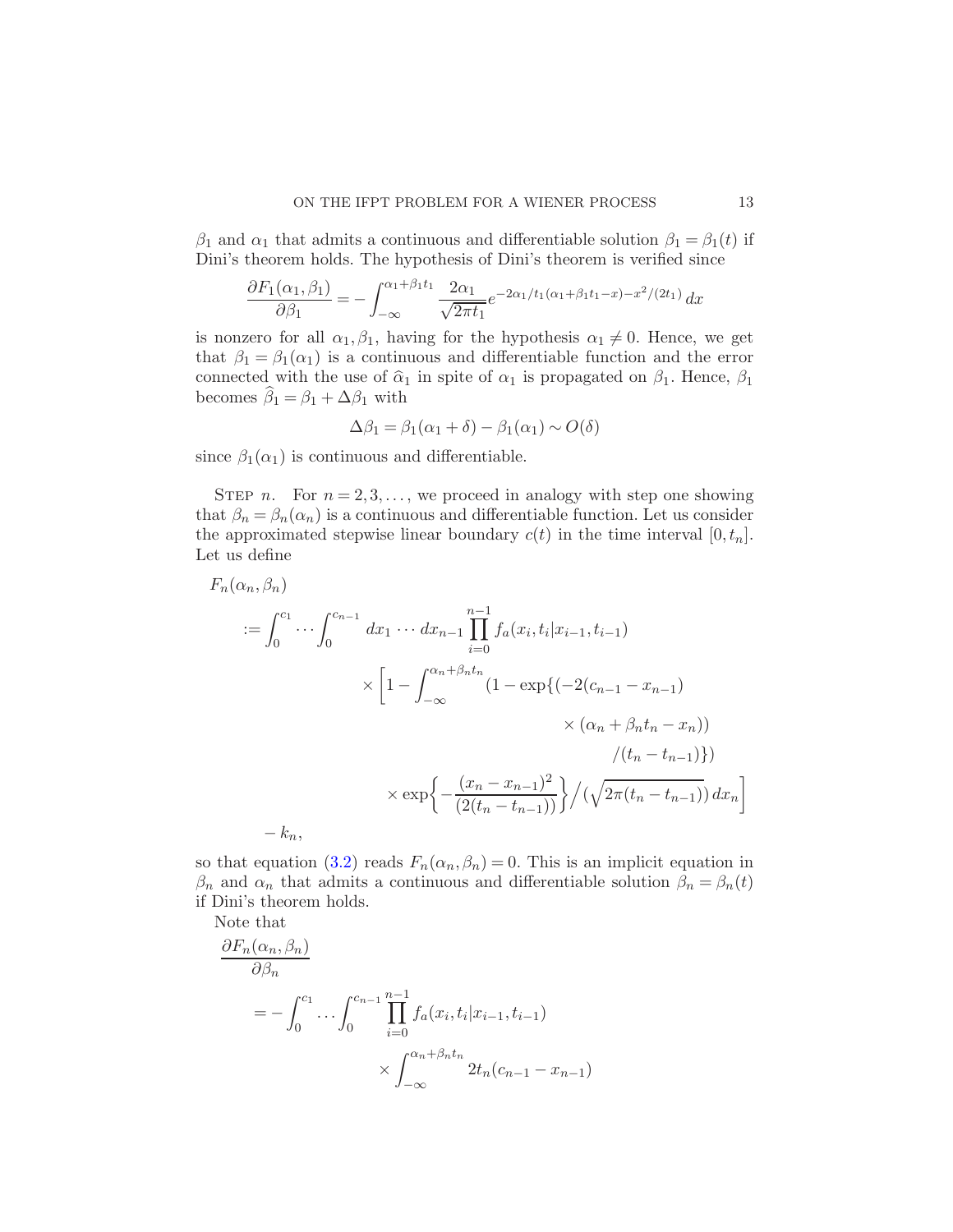$$
\times e^{-2(c_{n-1}-x_{n-1})(\alpha_n+\beta_n t_n-x_n)/(t_n-t_{n-1})}
$$
  
 
$$
\times e^{-(x_n-x_{n-1})^2/(2(t_n-t_{n-1}))}
$$
  
 
$$
\Big/ ((t_n-t_{n-1})\sqrt{2\pi(t_n-t_{n-1})}) dx_n
$$

is nonzero for all  $\alpha_n, \beta_n$ , since  $x_{n-1} < c_{n-1}$ . Hence, Dini's theorem holds and we get that  $\beta_n = \beta_n(\alpha_n)$  is a continuous and differentiable function. If  $\hat{\alpha}_n = \alpha_n + \delta$ , the error on  $\alpha_n$  is propagated on  $\beta_n$  as

$$
\widehat{\beta}_n = \beta_n + \Delta \beta_n,
$$

where

$$
\Delta \beta_n = \beta_n(\alpha_n + \delta) - \beta_n(\alpha_n) \sim O(\delta).
$$

<span id="page-13-0"></span>THEOREM 4.3. The error of the PLMC method at the discretization knots  $t_n$ ,  $n = 1, 2, \ldots$ , is

$$
|\epsilon_n^{\text{PLMC}}| = |b(t_n) - c(t_n)| \sim O(\max(\delta, h^2))
$$

when  $\alpha_1$  is affected by an error of the order of  $\delta \geq 0$ .

PROOF. When  $\alpha_1$  is affected by an error of the order of  $\delta$ , by Lemmas [4.1](#page-9-0) and [4.2,](#page-11-0) we get that

$$
|b(t_1) - c(t_1)| \le |b(t_1) - \hat{c}_1(t_1)| + |\hat{c}_1(t_1) - c(t_1)|
$$
  
\n
$$
\sim O(h^2) + O(\delta)
$$
  
\n
$$
\sim O(\max(\delta, h^2)).
$$

By induction, let 
$$
|b(t_{n-1}) - c(t_{n-1})| \sim O(\max(\delta, h^2))
$$
, then  
\n $|\hat{c}_n(t_n) - c(t_n)| = |b(t_{n-1}) + \hat{\beta}_n(t_n - t_{n-1}) - c_{n-1} - \beta_n(t_n - t_{n-1})|$   
\n $= |b(t_{n-1}) - c_{n-1} + (\hat{\beta}_n - \beta_n)h|$   
\n $\leq |b(t_{n-1}) - c_{n-1}| + |(\hat{\beta}_n - \beta_n)h|$   
\n $\sim O(\max(\delta, h^2)) + O(\max(\delta h, h^3))$   
\n $\sim O(\max(\delta, h^2))$ 

and we obtain

$$
|b(t_n) - c(t_n)| \le |b(t_n) - \widehat{c}_n(t_n)| + |\widehat{c}_n(t_n) - c(t_n)|
$$
  
 
$$
\sim O(h^2) + O(\max(\delta, h^2))
$$
  
 
$$
\sim O(\max(\delta, h^2)).
$$

REMARK 4.1. If the boundary  $b(t)$  is not monotone nor convex (or concave) but is sufficiently well behaved, one can proceed with a similar reasoning on each monotonicity and convexity interval. Hence, choosing  $h$  in a suitable way, the stepwise boundary has still an error  $|\epsilon_n^{\text{PLMC}}| \sim O(\max(\delta, h^2)).$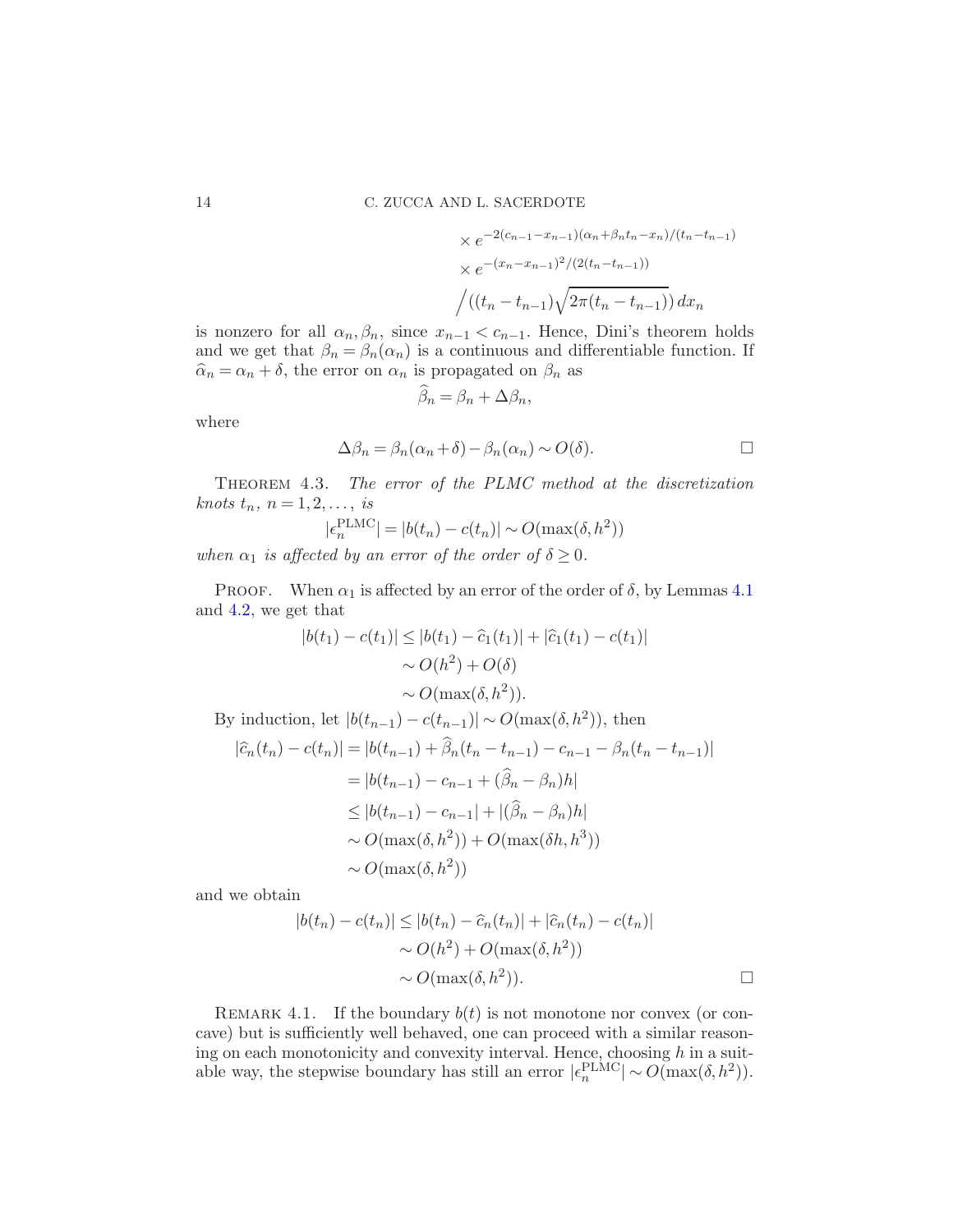4.2. Error due to the Monte Carlo approximation. Disregarding the error related to the numerical integration of the l.h.s. of [\(3.1\)](#page-6-1) at the first step of the algorithm that can be well controlled with a careful use of numerical approximations, we focus on the next steps when the multiple integrals of the l.h.s. of  $(3.2)$ ,

$$
F(\beta_{n+1}) = \int_{t_n}^{t_{n+1}} \int_{-\infty}^{c_n} \cdots \int_{-\infty}^{c_1} \left( f_c(t | t_n, x_n) \times \prod_{i=1}^n p_{a,c}(t_i, x_i | t_{i-1}, x_{i-1}) \right) dx_1 \cdots dx_n dt,
$$

are evaluated via Monte Carlo method. Using the Law of Large Numbers, we approximate the expectation on the l.h.s. of [\(3.5\)](#page-8-1) with its sample mean. Hence, for a fixed confidence level  $\alpha$ , we get

$$
P\left(\left|\frac{1}{M}\sum_{j=1}^{M} H(\beta_{n+1}; X_{n,j})\right| \times \prod_{i=1}^{n} I(X_{i,j} \le c_i) e^{-2(c_i - X_{i,j})(c_{i-1} - X_{i-1,j})/(t_i - t_{i-1})} - F(\beta_{n+1})\right| < \delta_{\alpha} \right) > \alpha,
$$

where  $X_{n,j} \sim N(0, t_i - t_{i-1}), i = 1, ..., n, j = 1, ..., M$ , are independent random variables. Letting  $x_{n,j}$ ,  $i = 1, \ldots, n$ ,  $j = 1, \ldots, M$ , be a sample of  $X_{n,j}$ , with an accuracy  $\delta_{\alpha}$  in the computation of the integral, we obtain a confidence interval for  $\beta_{n+1}$  at the same level  $\alpha$ :

$$
\left[ F^{-1} \left( \frac{1}{M} \sum_{j=1}^{M} H(\beta_{n+1}; x_{n,j}) \right) \times \prod_{i=1}^{n} I(x_{i,j} \le c_i) e^{-2(c_i - x_{i,j})(c_{i-1} - x_{i-1,j})/(t_i - t_{i-1})} \pm \delta_{\alpha} \right) \right].
$$

REMARK 4.2. The computations necessary to get the Monte Carlo evaluations are not excessively expensive. Hence, we can choose a very large value for the size  $M$  for the number of simulations involved in the integral estimation. This allows to make this error negligible with respect to the error determined by the piecewise linear approximation of the boundary, but as a consequence of the use of the Monte Carlo method, our results are characterized by a reliability  $\alpha$ .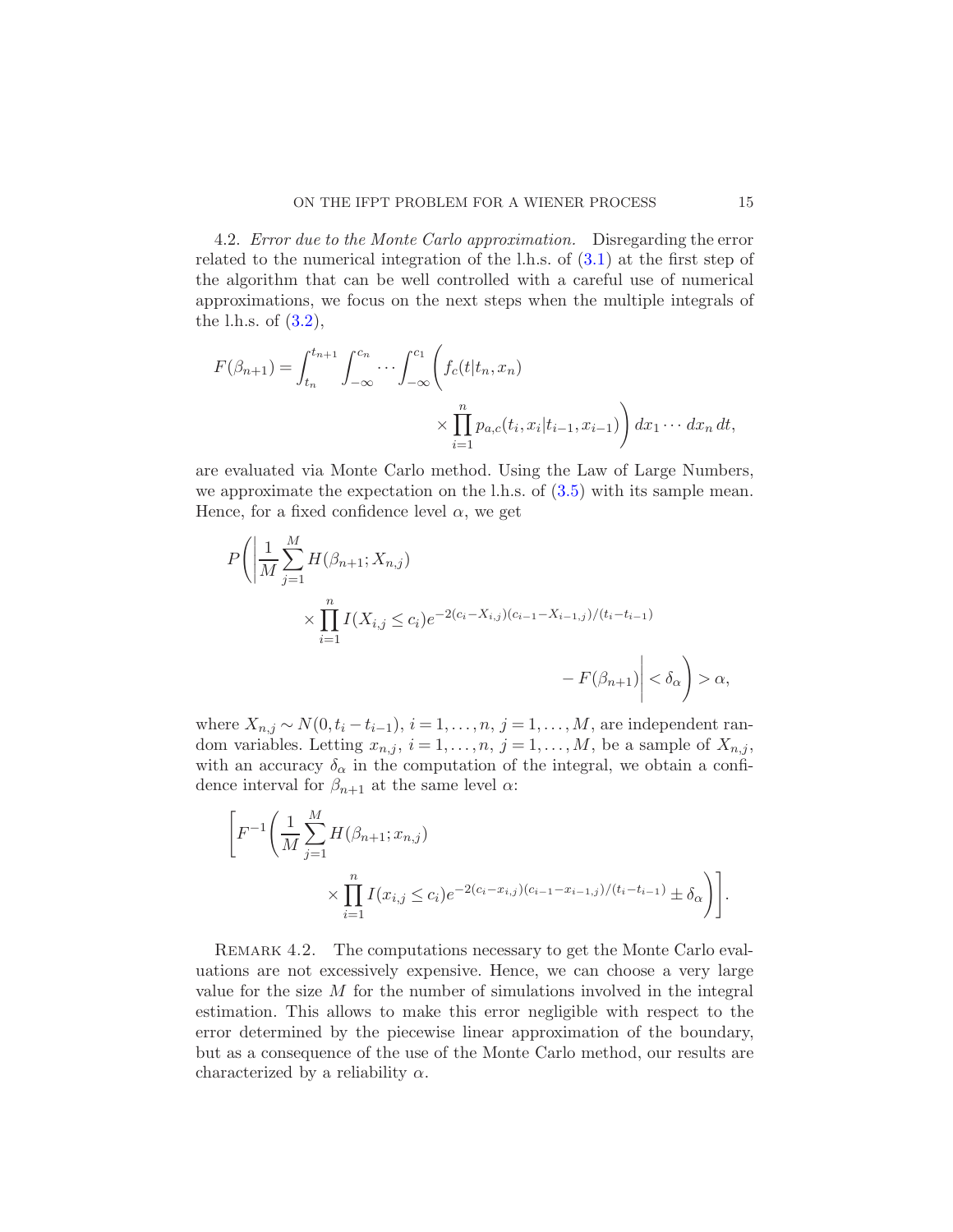## 16 C. ZUCCA AND L. SACERDOTE

5. An approximation by the nonlinear Volterra integral equation. The algorithm discussed in the previous section is reliable and easily implemented, but it is computationally expensive since the Monte Carlo method requires long times of computation. In this section we therefore consider an alternative approach of pure numerical nature which is computationally more attractive. Since this method is based on the approximation of a non linear Volterra integral equation, it will be referred to as VIE (Volterra Integral Equation) method.

<span id="page-15-1"></span>Let us consider the integral equation [cf. Peskir  $(2002)$ ]:

(5.1) 
$$
\Psi\left(\frac{b(t)}{\sqrt{t}}\right) = \int_0^t \Psi\left(\frac{b(t) - b(s)}{\sqrt{t - s}}\right) f_b(s) ds \qquad (t > 0),
$$

where  $\Psi(x) = 1 - \Phi(x)$  and  $\Phi(x) = \int_{-\infty}^{x} \varphi(z) dz$  is the standard normal distribution. Equation [\(5.1\)](#page-15-1) is a Volterra integral equation of the first kind in  $f<sub>b</sub>$ , but it is a *nonlinear* Volterra integral equation of the second kind in b and its kernel is nonsingular in the sense that it is bounded. Moreover the nonlinear functions involved in the equation are bounded and  $\Psi$  is invertible. These features allow the development of the following numerical algorithm that approximate  $(5.1)$  in a simple and reliable way.

We numerically solve this equation to evaluate the approximate value  $b^*$ of b at the knots  $t_i = ih$  for  $i = 1, ..., n$ , where  $h = t/n$  (and  $t > 0$  is given and fixed). To this aim we follow the original idea of Volterra [see, e.g., Linz [\(1985\)](#page-27-17), Chapter VII], that is, we approximate the integral on the l.h.s. of [\(5.1\)](#page-15-1) with the Euler method

<span id="page-15-2"></span>(5.2) 
$$
\Psi\left(\frac{b^*(t_i)}{\sqrt{t_i}}\right) = \sum_{j=1}^i \Psi\left(\frac{b^*(t_i) - b^*(t_j)}{\sqrt{t_i - t_j}}\right) f_b(t_j) h \qquad (i = 1, ..., n),
$$

getting a nonlinear system of n equations in n unknowns  $b^*(t_1), \ldots, b^*(t_n)$ . The *i*th equation of [\(5.2\)](#page-15-2) for  $i \geq 2$  makes use of the values  $b^*(t_1), \ldots, b^*(t_{i-1})$ found in the preceding steps. Hence, equations [\(5.2\)](#page-15-2) can be solved iteratively using the iterative middle point method [cf. Atkinson [\(1989](#page-27-15))], which then gives approximate values for the unknown boundary  $b$  at the points  $t_1, \ldots, t_n$ .

We recall that the local consistency error for  $(5.1)$  for a generic discretization method of the integral is [cf. Linz [\(1985](#page-27-17))]

(5.3)  

$$
\delta(h, t_i) = \int_0^{t_i} \Psi\left(\frac{b(t_i) - b(t_s)}{\sqrt{t_i - s}}\right) f_b(s) ds - h \sum_{j=0}^i \omega_{ij} \Psi\left(\frac{b(t_i) - b(t_j)}{\sqrt{t_i - t_j}}\right) f_b(t_j),
$$

<span id="page-15-0"></span>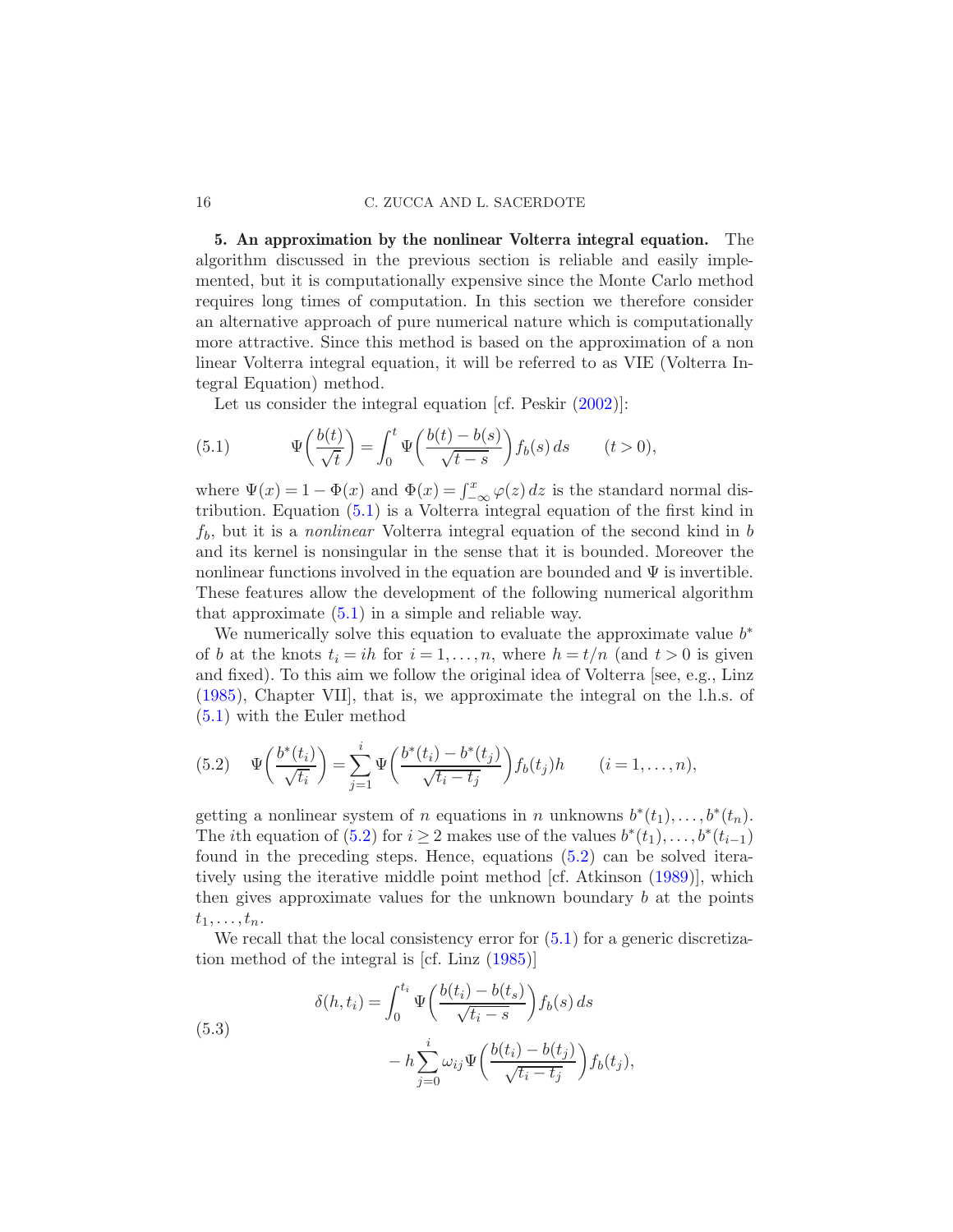where  $\omega_{ij}$  are the integration weights of the adopted discretization schema. In [\(5.2\)](#page-15-2) we use the Euler method for which we have  $\omega_{ij} = 1$  and  $\omega_{i0} = 0$ , for each  $j = 1, \ldots, i, i = 1, \ldots, n$ . Since  $\max_{0 \leq i \leq n} \delta(h, t_i) = O(h)$ , the method is consistent of order 1.

REMARK 5.1. Note that the system  $(5.2)$  is triangular and this makes it especially efficient if one wishes to compute  $b^*$  at the next knot, when it is known in the previous ones. Moreover, unlike the PLMC method, here the knowledge of  $b(0)$  is not required since we use the "forward" Euler method, also known as right-hand rectangular rule [cf. Atkinson [\(1989](#page-27-15))].

REMARK 5.2. In spite of the Euler method, we could use the extended trapezoidal formula [cf. Abramowitz and Stegun [\(1964](#page-26-0)), page 885, formula 25.4.2] with weights  $\omega_{i0} = \omega_{ii} = 1/2$  for each  $i = 1, ..., n$  and  $\omega_{ij} = 1$  for each  $j = 1, \ldots, i-1, i = 1, \ldots, n$ , to approximate the integral in [\(5.1\)](#page-15-1). In this case [\(5.2\)](#page-15-2) is replaced by

<span id="page-16-0"></span>(5.4)  
\n
$$
\Psi\left(\frac{b^*(t_i)}{\sqrt{t_i}}\right) = \frac{1}{2}\Psi\left(\frac{b^*(t_i) - b^*(0)}{\sqrt{t_i}}\right) f_b(0)h + \sum_{j=1}^{i-1} \Psi\left(\frac{b^*(t_i) - b^*(t_j)}{\sqrt{t_i - t_j}}\right) f_b(t_j)h + \frac{1}{4} f_b(t_i)h \qquad (i = 1, ..., n).
$$

This approximation is consistent of order 2, but in the general case requests the knowledge of  $b(0)$ . However, when  $f_b(0) = 0$  the first term in the r.h.s. of [\(5.4\)](#page-16-0) vanishes and we obtain again a triangular system independent from the knowledge of  $b(0)$ .

REMARK 5.3. The unnecessity of the knowledge of  $b(0)$  is a numerical advantage, but it hides some problems connected with the initial point  $t_1$ . To illustrate this, note that the algorithm uses the approximation [\(5.2\)](#page-15-2) that for  $i = 1$  reads

<span id="page-16-1"></span>(5.5) 
$$
\Psi\left(\frac{b(t_1)}{\sqrt{t_1}}\right) = \frac{1}{2}f_b(t_1)t_1,
$$

using that  $\Psi(0) = 1/2$  (when b is smooth). Recall that  $t_1 = t/n$  so that  $t_1 \rightarrow 0$  as  $n \rightarrow \infty$ . Taking then  $b(t) = \sqrt{2t \log(1/t)}$ , for example, it is easily verified that  $\lim_{n\to\infty} 2\Psi(b(t_1)/\sqrt{t_1})/t_1 = 0$ , while the result of Peskir [\(2002](#page-27-9)) implies that  $f_b(0+) = +\infty$ . Thus, the approximation [\(5.5\)](#page-16-1) in this case fails in a neighborhood of zero. A closer look shows that it is valid if  $f_b(0+) = 0$ (under certain mild regularity conditions). It follows that the more  $f_b(0+)$  is away from zero, the less accurate [\(5.5\)](#page-16-1) becomes in a neighborhood of zero.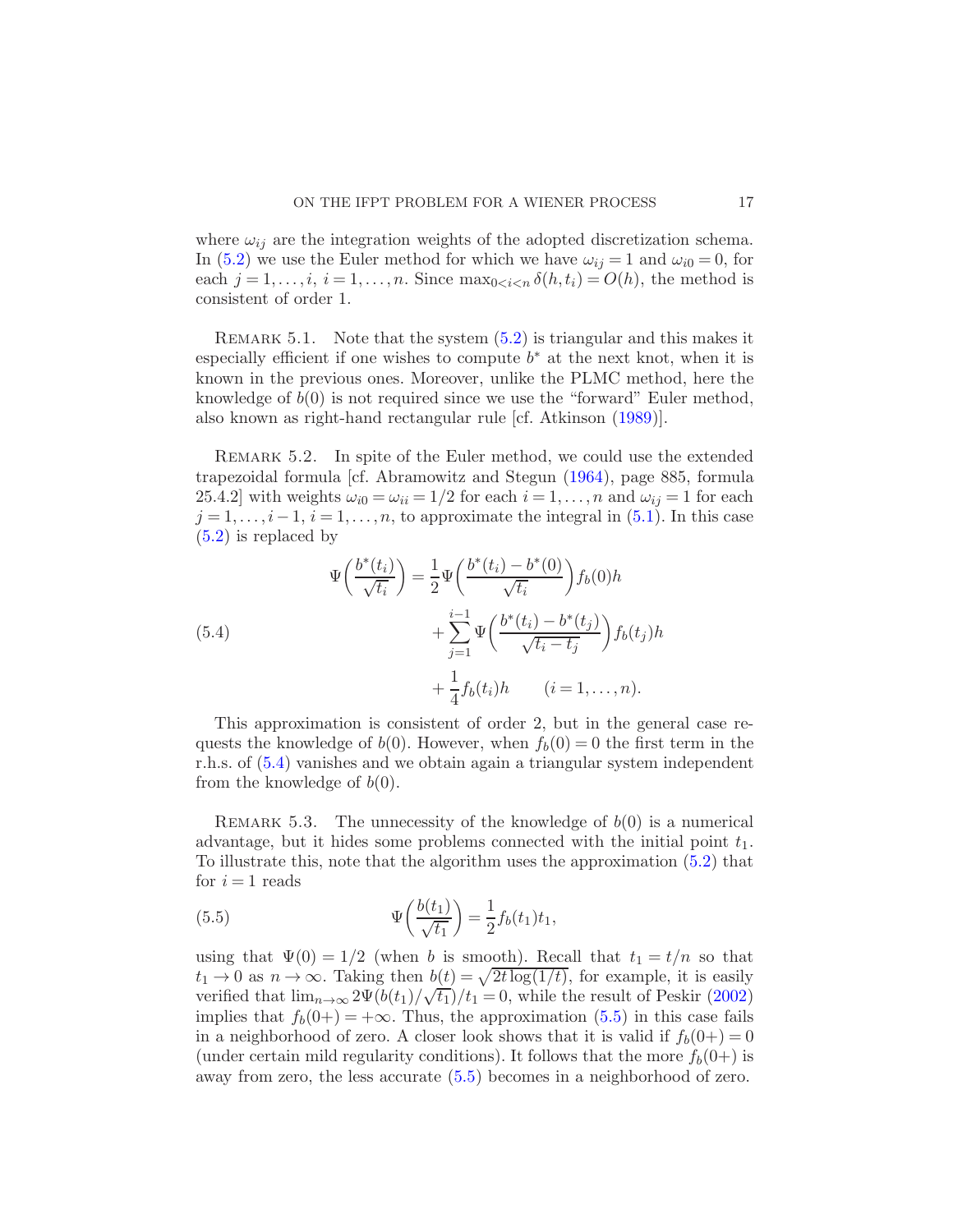REMARK 5.4. To improve the boundary estimation for small times, we can consider the flux equation introduced in Ricciardi, Sacerdote and Sato [\(1984\)](#page-27-18) and its approximation as  $t \to 0$  to get

<span id="page-17-1"></span>(5.6) 
$$
f_b(t) \approx \frac{b(t)}{\sqrt{2\pi t^3}} \exp\left[-\frac{b(t)^2}{2t}\right], \qquad t < \epsilon,
$$

where  $\epsilon$  is small enough to make it acceptable to approximate the r.h.s. of the flux equation with its first term. It is an implicit nonlinear equation in terms of  $b(t)$  that can be numerically solved. Since this equation loses reliability as the time  $t$  increases, it is necessary to control the validity of this equation for the value of t of interest. Substituting the solution  $b(t)$  of [\(5.6\)](#page-17-1) in the complete equation (2.8) in Ricciardi, Sacerdote and Sato [\(1984](#page-27-18)), we obtain an estimator  $f_b(t)$  of the FPT density function. The evaluation of the relative error between this estimator and the known value of the density function allows to guess the time interval where this approximation is reliable.

<span id="page-17-0"></span>6. VIE method error estimation. Nonlinear integral equations are considered in Linz [\(1985\)](#page-27-17), but the integral equation [\(5.1\)](#page-15-1) differs from nonlinear integral equations studied there due to the expression on the l.h.s. Indeed, it contains the unknown function in an implicit way through a further nonlinear function. However, working in analogy with the methods used in Linz [\(1985\)](#page-27-17), we can prove the convergence of the VIE method of Section [5.](#page-15-0) To this end, we recall a convergence theorem used by Linz [\(1985](#page-27-17)).

<span id="page-17-3"></span>THEOREM 6.1. Let the sequence  $\xi_0, \xi_1, \ldots$  satisfy

(6.1) 
$$
|\xi_n| \le A \sum_{i=0}^{n-1} |\xi_i| + B_n, \qquad n = r, r + 1, \dots,
$$

where  $A > 0$ ,  $|B_n| \leq B$  and assume that it exists a constant  $\eta > 0$  such that

(6.2) 
$$
\sum_{i=0}^{r-1} |\xi_i| \leq \eta.
$$

Then

(6.3) 
$$
|\xi_n| \le (1 + A)^{n-r}(B + A\eta), \qquad n = r, r + 1, ....
$$

<span id="page-17-4"></span>We now can prove the convergence of the proposed method.

THEOREM 6.2. The error  $\epsilon_n^{\text{VIE}}$  of the VIE method at the discretization knots  $t_n$ ,  $n = 1, 2, \ldots$ , is

<span id="page-17-2"></span>(6.4) 
$$
|\epsilon_n^{\text{VIE}}| = |b(t_n) - b^*(t_n)| \sim O(h)
$$

<span id="page-17-5"></span>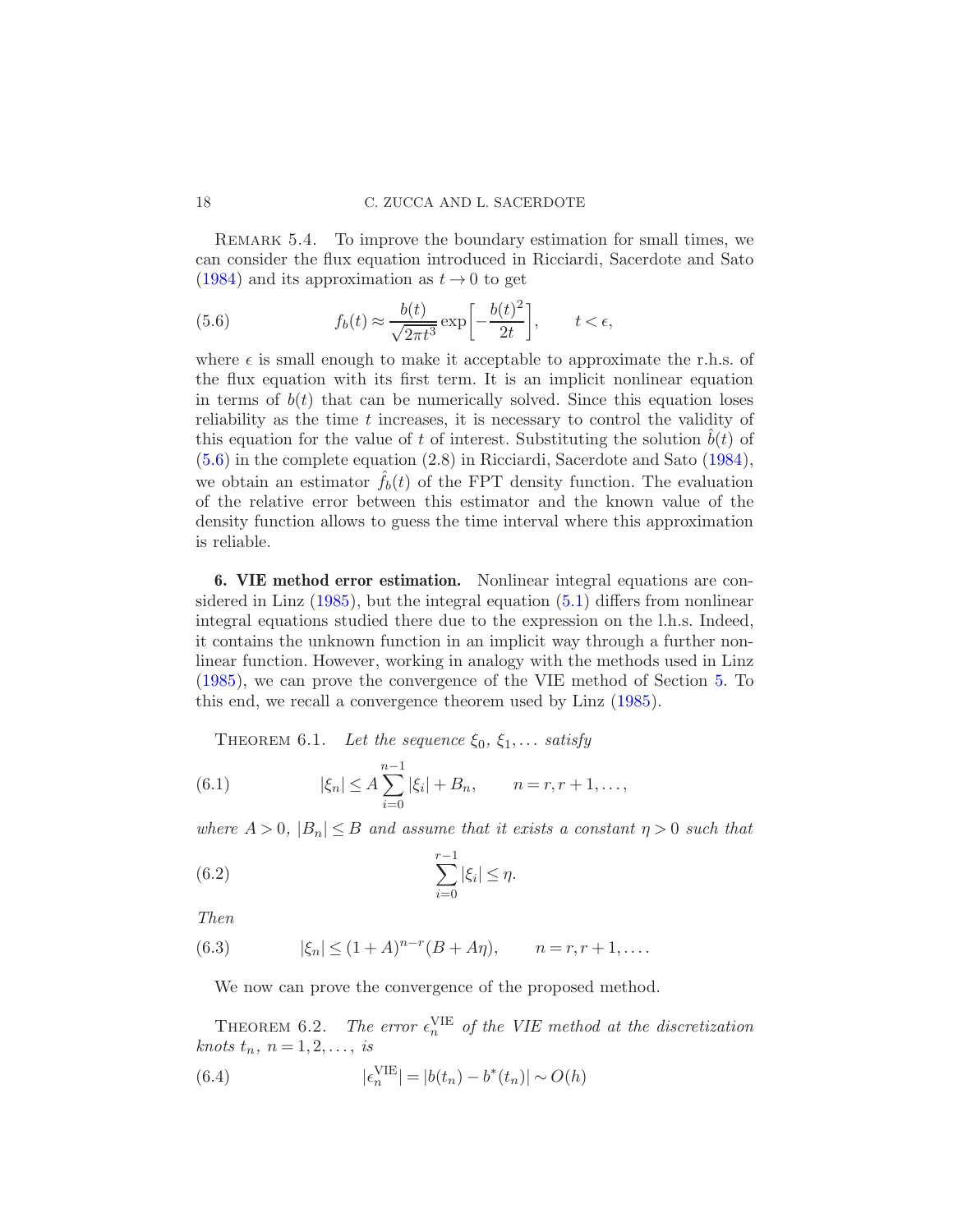if the integral in [\(5.1\)](#page-15-1) is approximated via the Euler formula.

If  $f_b(0) = 0$  and the extended trapezoidal formula is used for the integral in  $(5.1)$ , the error becomes

<span id="page-18-4"></span>(6.5) 
$$
|\epsilon_n^{\text{VIE}}| = |b(t_n) - b^*(t_n)| \sim O(h^2).
$$

<span id="page-18-0"></span>PROOF. We split the proof of  $(6.4)$  in two parts, the first one concerning the first discretization interval and the second one concerning a generic step  $\overline{n}$ .

STEP 1. Choosing  $t = t_1$  and subtracting [\(5.2\)](#page-15-2) from [\(5.1\)](#page-15-1), we get

(6.6) 
$$
\Psi\left(\frac{b(t_1)}{\sqrt{t_1}}\right) = \Psi\left(\frac{b^*(t_1)}{\sqrt{t_1}}\right) + \delta(h, t_1).
$$

Using the inverse function  $\Psi^{-1}$ , we obtain

(6.7) 
$$
\frac{b(t_1)}{\sqrt{t_1}} = \Psi^{-1} \left[ \Psi \left( \frac{b^*(t_1)}{\sqrt{t_1}} \right) + \delta(h, t_1) \right].
$$

Substituting the Taylor expansion of  $\Psi^{-1}$  around  $y = \Psi(\frac{b^*(t_1)}{\sqrt{t_1}})$  in this last equation, we get

<span id="page-18-2"></span>(6.8)  

$$
\frac{b(t_1)}{\sqrt{t_1}} = \frac{b^*(t_1)}{\sqrt{t_1}} + \delta(h, t_1) \frac{d\Psi^{-1}(y)}{dy}\Big|_{y=\Psi(b^*(t_1)/\sqrt{t_1})+\theta\delta(h, t_1)}
$$

$$
= \frac{b^*(t_1)}{\sqrt{t_1}} + \sqrt{2\pi}\delta(h, t_1)e^{\hat{z}^2/2},
$$

where  $\theta \in (0,1)$  [cf. Abramowitz and Stegun [\(1964\)](#page-26-0)] and

(6.9) 
$$
\hat{z} = \Psi^{-1} \left[ \Psi \left( \frac{b^*(t_1)}{\sqrt{t_1}} \right) + \theta \delta(h, t_1) \right] < L
$$

with  $L < \infty$ .

<span id="page-18-1"></span>To prove [\(6.9\)](#page-18-1), note that if  $\delta(h, t_1) \geq 0$ , one has

(6.10) 
$$
\Psi\left(\frac{b^*(t_1)}{\sqrt{t_1}}\right) + \theta \delta(h, t_1) \ge \Psi\left(\frac{b^*(t_1)}{\sqrt{t_1}}\right)
$$

and, due to the decreasing monotonicity of  $\Psi^{-1}$ , one gets

(6.11) 
$$
\hat{z} \le \frac{b^*(t_1)}{\sqrt{t_1}} < L_1.
$$

<span id="page-18-3"></span>Elsewhere, when  $\delta(h, t_1) \leq 0$  one has

(6.12) 
$$
\Psi\left(\frac{b^*(t_1)}{\sqrt{t_1}}\right) + \theta\delta(h,t_1) \ge \Psi\left(\frac{b^*(t_1)}{\sqrt{t_1}}\right) + \delta(h,t_1) = \Psi\left(\frac{b(t_1)}{\sqrt{t_1}}\right),
$$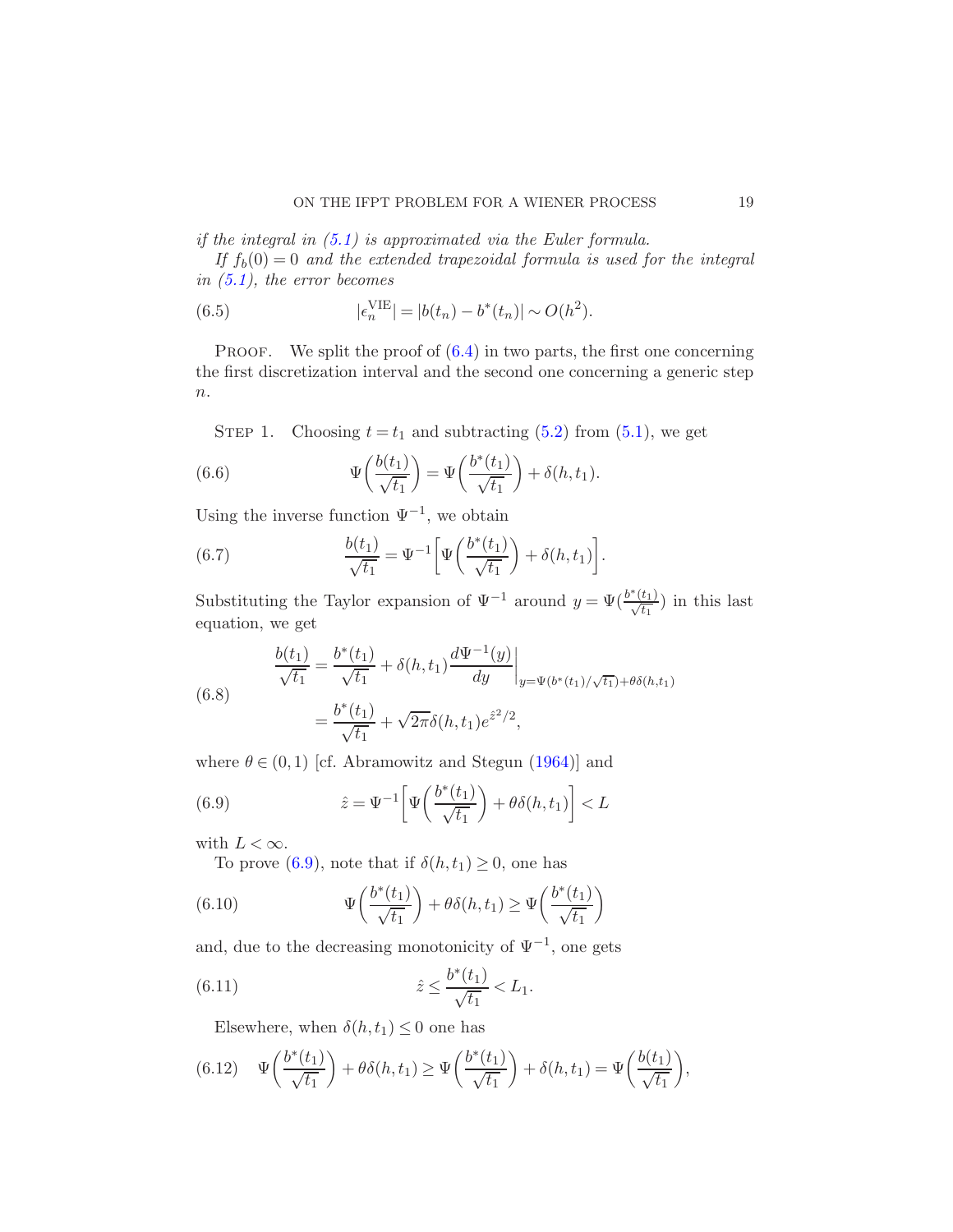hence,

(6.13) 
$$
\hat{z} \le \frac{b(t_1)}{\sqrt{t_1}} < L_2.
$$

Choosing  $L = \max(L_1, L_2)$ , we get [\(6.9\)](#page-18-1). Hence from [\(6.8\)](#page-18-2) and (6.9) we get

<span id="page-19-1"></span>
$$
|\epsilon_1^{\text{VIE}}| = |b(t_1) - b^*(t_1)| \le |\sqrt{2\pi t_1} \delta(h, t_1) e^{L^2/2}| < k|\delta(h, t_1)| = O(h),
$$

since the Euler method is consistent of order 1.

<span id="page-19-0"></span>STEP *n*. Choosing  $t = t_n$  and subtracting [\(5.2\)](#page-15-2) from [\(5.1\)](#page-15-1), we get

(6.14) 
$$
\Psi\left(\frac{b(t_n)}{\sqrt{t_n}}\right) = \Psi\left(\frac{b^*(t_n)}{\sqrt{t_n}}\right) + \gamma_n, \qquad n = 2, 3, \dots,
$$

where

(6.15) 
$$
\gamma_n = \gamma_n(h, t_1, \dots, t_n)
$$

$$
= h \sum_{j=1}^n f_b(t_j) \left\{ \Psi\left(\frac{b(t_n) - b(t_j)}{\sqrt{t_n - t_j}}\right) - \Psi\left(\frac{b^*(t_n) - b^*(t_j)}{\sqrt{t_n - t_j}}\right) \right\}
$$

$$
+ \delta(h, t_n), \qquad n = 2, 3, \dots
$$

Mimicking the procedure used for case  $n = 1$ , we apply the inverse function  $\Psi^{-1}$  to [\(6.14\)](#page-19-0) and we expand in Taylor series the resulting r.h.s. around  $y = \Psi(\frac{b^*(t_1)}{\sqrt{t_1}})$ . Thus, we get

<span id="page-19-2"></span>(6.16)  

$$
\frac{b(t_n)}{\sqrt{t_n}} = \frac{b^*(t_n)}{\sqrt{t_n}} + \gamma_n \frac{d\Psi^{-1}(y)}{dy}\Big|_{y=\Psi(b^*(t_n)/\sqrt{t_n})+\theta\gamma_n}
$$

$$
= \frac{b^*(t_n)}{\sqrt{t_n}} + \sqrt{2\pi}\gamma_n e^{\hat{v}_n^2/2},
$$

where  $\theta \in (0,1)$  [cf. Abramowitz and Stegun [\(1964\)](#page-26-0)] and

(6.17) 
$$
\hat{v}_n = \Psi^{-1} \left[ \Psi \left( \frac{b^*(t_n)}{\sqrt{t_n}} \right) + \theta \gamma_n \right] < M_n
$$

with  $M_n < \infty$  for each  $n = 1, 2, \ldots$ .

The last inequality can be proved analogously to  $(6.11)$  and  $(6.13)$  in Step [1.](#page-18-0) Hence, from [\(6.16\)](#page-19-2) we get

<span id="page-19-3"></span>(6.18) 
$$
|\epsilon_n^{\text{VIE}}| = |b(t_n) - b^*(t_n)| \le |\sqrt{2\pi t_n} \gamma_n e^{M_n^2/2}| < k |\gamma_n|.
$$

Let us now split the term  $\gamma_n$  as the sum of a contribution of the accumulated error due to the previous steps and a contribution due to the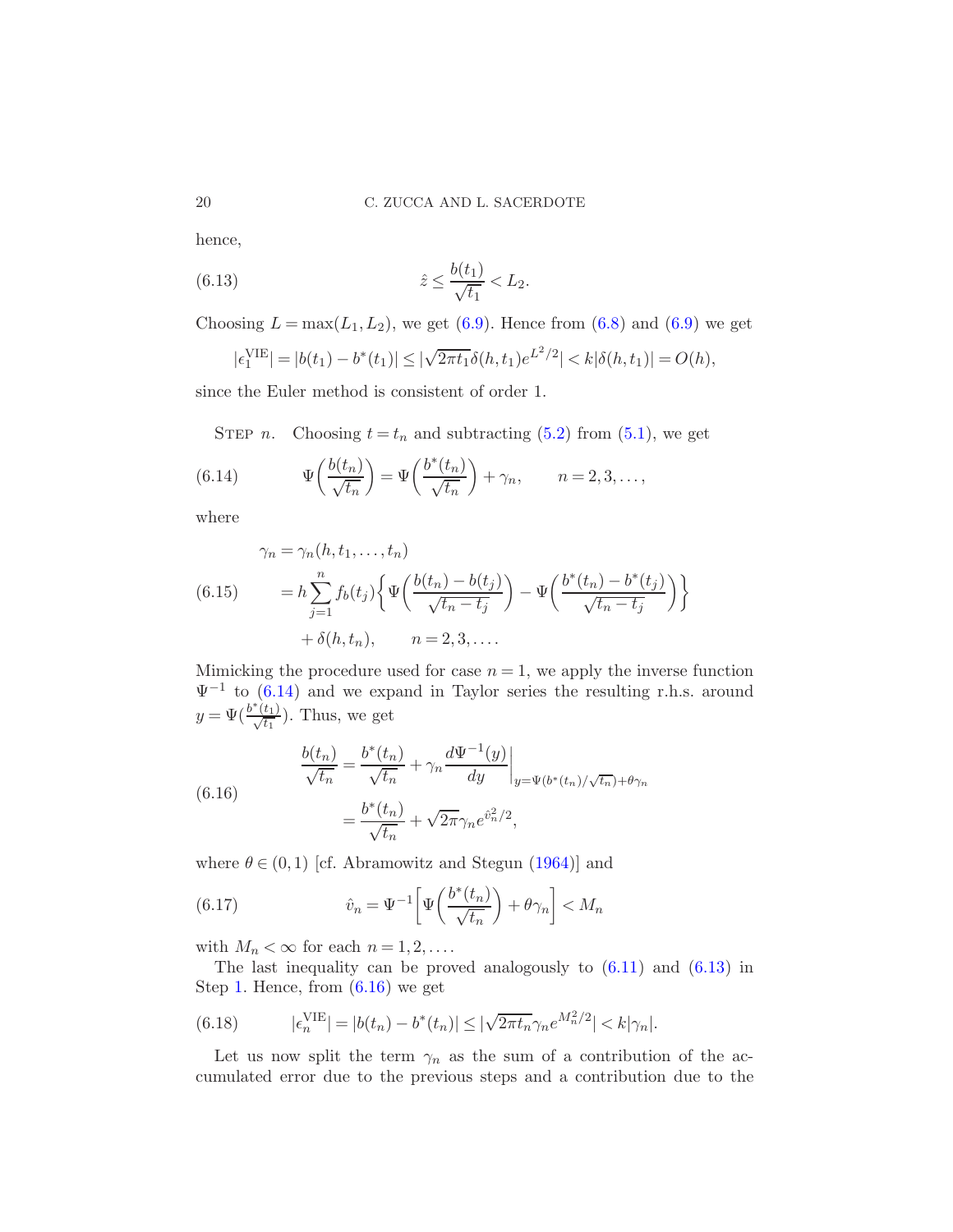consistency of the numerical approximation of the integral in [\(5.1\)](#page-15-1). To this goal, we bound the module of  $\gamma_n$  using the triangular inequality to get

<span id="page-20-0"></span>
$$
|\gamma_n| \le h \sum_{j=1}^n f_b(t_j) \left| \Psi\left(\frac{b(t_n) - b(t_j)}{\sqrt{t_n - t_j}}\right) - \Psi\left(\frac{b^*(t_n) - b^*(t_j)}{\sqrt{t_n - t_j}}\right) \right|
$$
  
+  $|\delta(h, t_n)|$   
=  $h \sum_{j=1}^{n-1} f_b(t_j) \left| \frac{1}{\sqrt{2\pi(t_n - t_j)}} \int_{b^*(t_n) - b^*(t_j)}^{b(t_n) - b(t_j)} e^{-u^2/(2(t_n - t_j))} du \right|$   
+  $|\delta(h, t_n)|$ ,

where the last equality uses the definition of  $\Psi$  and the fact that the last term in the sum is zero. Bounding the integrand in [\(6.19\)](#page-20-0) with 1, we get

(6.20) 
$$
|\gamma_n| < h \sum_{j=1}^{n-1} \frac{f_b(t_j)}{\sqrt{2\pi (t_n - t_j)}} (|\epsilon_n^{\text{VIE}}| - |\epsilon_j^{\text{VIE}}|) + |\delta(h, t_n)|
$$

and [\(6.18\)](#page-19-3) becomes

<span id="page-20-1"></span>
$$
|\epsilon_n^{\text{VIE}}| \le \sqrt{2\pi t_n} M h \sum_{j=1}^{n-1} \frac{f_b(t_j)}{\sqrt{2\pi (t_n - t_j)}} |\epsilon_n^{\text{VIE}}|
$$
  
(6.21)  

$$
+ \sqrt{2\pi t_n} M h \sum_{j=1}^{n-1} \frac{f_b(t_j)}{\sqrt{2\pi (t_n - t_j)}} |\epsilon_j^{\text{VIE}}| + \sqrt{2\pi t_n} M |\delta(h, t_n)|,
$$

where  $M = \max_n {\exp(M_n)}$  and, hence,

$$
|\epsilon_n^{\text{VIE}}| \left(1 - Mh \sum_{j=1}^{n-1} \frac{f_b(t_j)}{\sqrt{t_n - t_j}}\right)
$$

(6.22)

$$
\leq Mh\sum_{j=1}^{n-1}\frac{f_b(t_j)}{\sqrt{t_n-t_j}}|\epsilon_j^{\text{VIE}}| + \sqrt{2\pi}M|\delta(h,t_n)|.
$$

If

(6.23) 
$$
h < \frac{1}{M \sum_{j=1}^{n-1} f_b(t_j) / \sqrt{t_n - t_j}} = \frac{1}{k},
$$

we get

(6.24) 
$$
|\epsilon_n^{\text{VIE}}| \le \frac{MhF}{1-hk} \sum_{j=1}^{n-1} |\epsilon_j^{\text{VIE}}| + \frac{\sqrt{2\pi}M}{1-hk} |\delta(h, t_n)|,
$$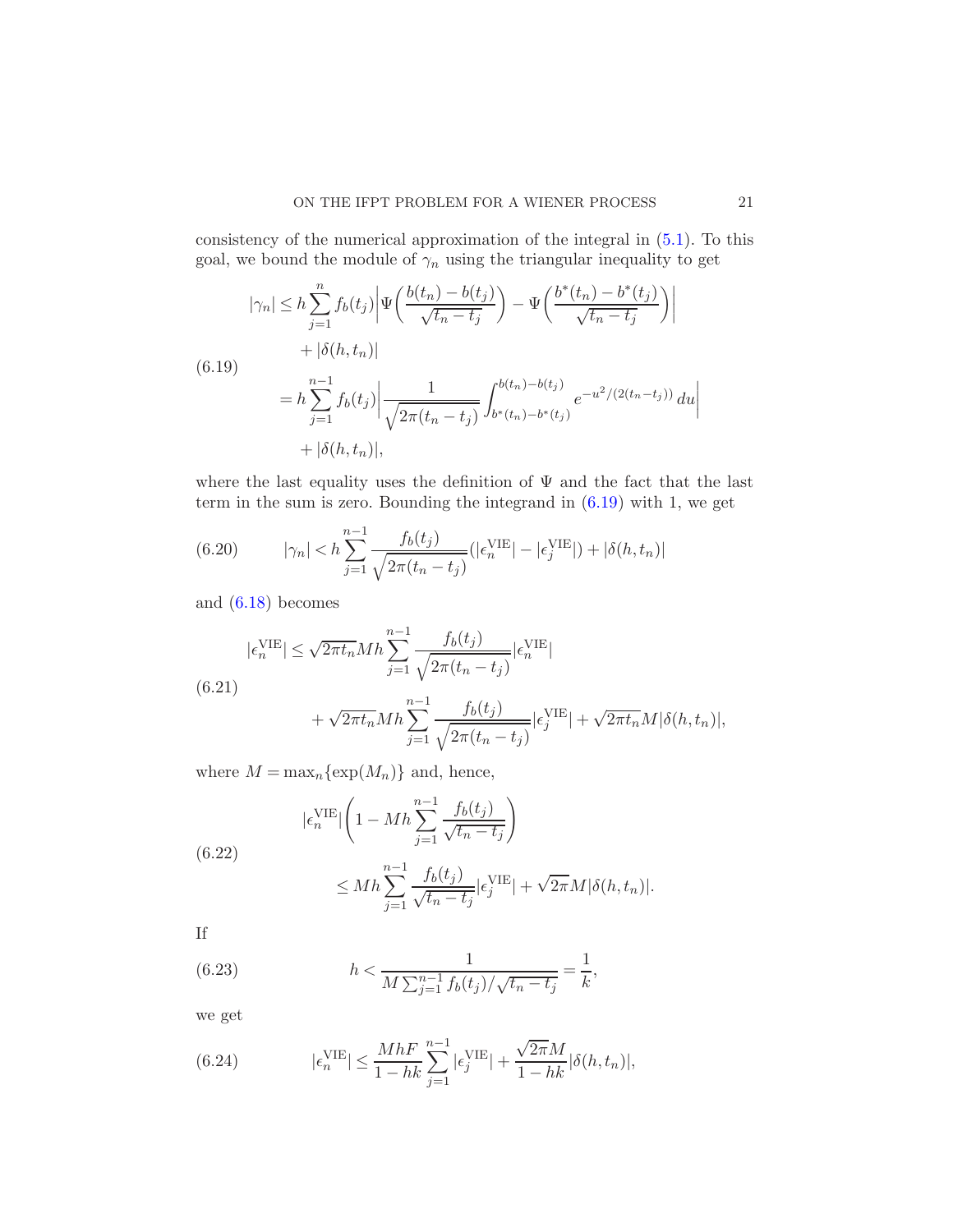where  $F = \sup_{j,n} \frac{f_b(t_j)}{\sqrt{2\pi (t-1)}}$  $\frac{Jb(t_j)}{2\pi (t_n-t_j)}$ 

Applying the convergence Theorem [6.1](#page-17-3) with

$$
(6.25) \t An = \frac{MhF}{1 - hk} < A,
$$

(6.26) 
$$
B_n = \frac{2\pi M}{1 - hk} |\delta(h, t_n)| < B
$$

and noting that by inductive argument one has

(6.27) 
$$
\sum_{j=1}^{n-1} |\epsilon_j^{\text{VIE}}| \le \eta,
$$

we finally obtain

$$
(6.28) \left| \epsilon_n^{\text{VIE}} \right| \le \left( \max |\delta(h, t_n)| 2\pi M + M h F \sum_{j=1}^{n-1} |\epsilon_j^{\text{VIE}}| \right) \frac{1}{1 - hk} e^{t_n M F / (1 - hk)}.
$$

Recalling that the method is consistent of order 1, part 1 of the theorem is proved. Using equation  $(6.21)$  in the case of the extended trapezoidal scheme, one easily proves formula  $(6.5)$ .  $\Box$ 

Remark 6.1. Note that the error of the method is dominated by the consistency error.

REMARK 6.2. To prove Theorem [6.2,](#page-17-4) we simply use the monotonicity properties of the function  $\Psi$ . Hence, the method can be easily extended to different diffusion processes, simply substituting  $\Psi$  in [\(5.1\)](#page-15-1) with the survival function of the considered process.

<span id="page-21-0"></span>7. Examples. In this section we check the stability of the algorithms presented in Sections [3](#page-5-0) and [5](#page-15-0) by means of some examples where a closed form solution is available. We also show other examples where the solution is numerically evaluated. First we apply the algorithms of Sections [3](#page-5-0) and [5](#page-15-0) for a Daniels boundary b for two sets of parameters (Section [2\)](#page-2-0). Later we apply them to the case of an oscillating boundary with different parameters. In these later cases the FPT density function has been numerically estimated via the Buonocore, Nobile and Ricciardi algorithm [\(1987](#page-27-8)). We consider the mean square deviation as an index of the goodness of the two methods

(7.1) 
$$
\sigma_n^{(i)} = \frac{1}{n} \sum_{j=0}^n (b(t_j) - \hat{b}^{(i)}(t_j))^2, \qquad i = 1, 2,
$$

where  $\hat{b}^{(1)}$  denotes the approximating boundary determined by the PLMC algorithm of Section [3](#page-5-0) and  $\hat{b}^{(2)}$  denotes the approximating boundary determined by the VIE algorithm of Section [5.](#page-15-0)

We apply the two algorithms to the following two cases: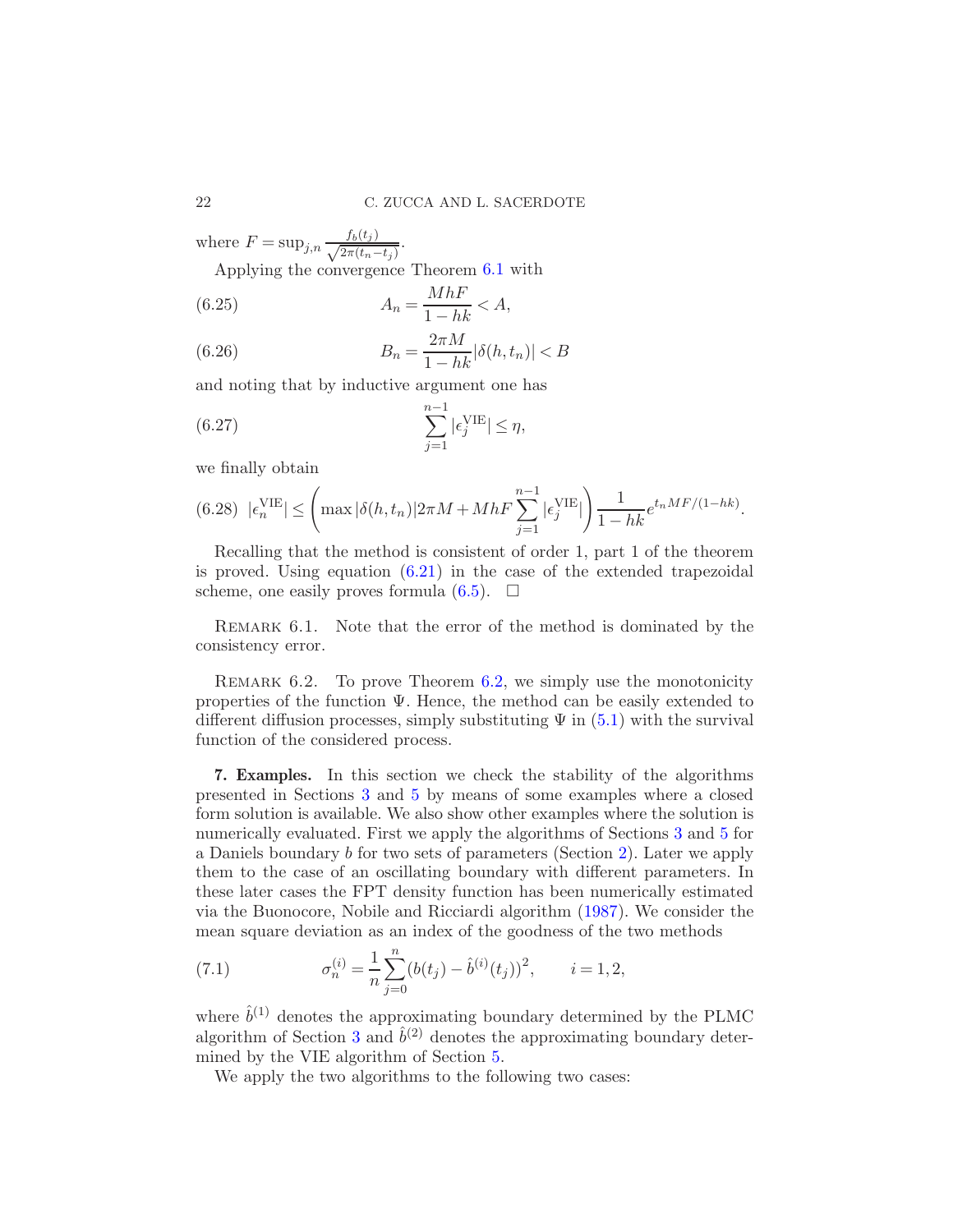1. Daniels boundary with parameters  $\alpha = 1, \beta = 0.5, \gamma = 0.5$  and  $\alpha =$  $1, \beta = 1, \gamma = 0.5$ . We first apply the PLMC algorithm in the interval [0,2] with a discretization step  $h = 0.2$  and we compute the integrals by a Monte Carlo method using  $10^4$  simulations. Under these conditions we estimate the mean square deviation, obtaining  $\sigma_n^{(1)} = 9.4 \cdot 10^{-5}$  and  $\sigma_n^{(1)} = 3.4 \cdot 10^{-5}$ respectively.

We also apply to these examples the VIE algorithm of Section [5](#page-15-0) with discretization step  $h = 0.01$  and the resulting mean square deviations are  $\sigma_n^{(2)} = 4.3 \cdot 10^{-5}$  and  $\sigma_n^{(2)} = 4.6 \cdot 10^{-5}$  respectively.

2. Oscillating boundary

(7.2) 
$$
b(t) = \alpha + \beta \cos(\gamma t)
$$

with parameters  $\alpha = 1, \beta = 0.5, \gamma = 2$  and  $\alpha = 1, \beta = 1, \gamma = 2$  respectively. Repeating the PLMC algorithm under exactly the same conditions as above, we get the following mean square deviations:  $\sigma_n^{(1)} = 6.6 \cdot 10^{-4}$  and  $\sigma_n^{(1)} =$  $6.4 \cdot 10^{-3}$  respectively. The application of the VIE algorithm to the two sets of parameters gives  $\sigma_n^{(2)} = 4.9 \cdot 10^{-3}$  and  $\sigma_n^{(2)} = 3.4 \cdot 10^{-3}$ .

These results confirm the reliability of the methods. The four cases are illustrated in Figures [2,](#page-23-1) [3,](#page-23-2) [5](#page-24-0) and [6](#page-25-0) where the exact boundary shape (left) is compared with the approximating ones obtained by means of the algorithms of Section [3](#page-5-0) (center) and Section [5](#page-15-0) (right).

REMARK 7.1. With reference to the PLMC method, we underline that the goodness of the approximation does not depend only on the discretization step  $h$ , but also on the probability mass for the boundary to be crossed in the discretization subinterval of length  $h$ . It is thus recommendable to avoid excessively small discretization steps. However, as shown in our examples, quite large values of h give small value for the mean square deviation.

REMARK 7.2. A comparison between the exact and the approximating boundary obtained from the PLMC algorithm in Figures [2](#page-23-1) and [3](#page-23-2) with the first-passage density function in Figure [4](#page-24-1) shows the rise of larger oscillations as t increases. This fact can be explained by observing that as t increases the probability of crossing the boundary on each discretized interval becomes smaller and the Monte Carlo method is subject to a larger relative error. A further improvement of the method could be to use an adaptive step built on a constant probability mass of the first-passage density function on each interval.

REMARK 7.3. In Figures [2](#page-23-1) and [3](#page-23-2) we observe that the approximating boundary obtained from the VIE algorithm of Section [5](#page-15-0) has a large error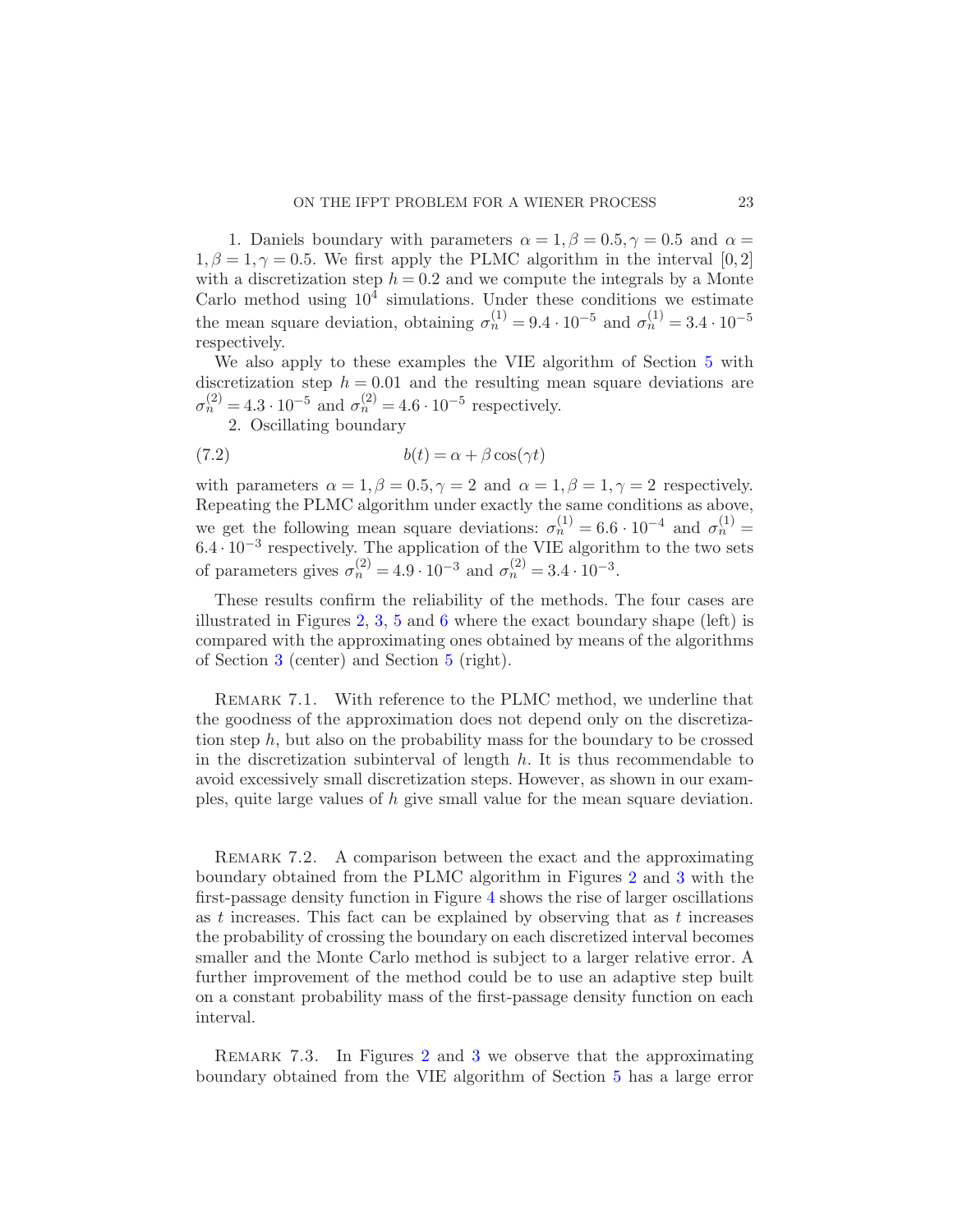

<span id="page-23-1"></span>FIG. 2. *Daniels boundary with parameters*  $\alpha = 1, \beta = 0.5, \gamma = 0.5$  *(left) compared with the approximating ones obtained by means of the PLMC method (center) and the VIE method (right).*

for short times. This result can be explained by the rough approximation in the first steps of the present method and is related to the use of the Euler method. In Remark [5.4](#page-17-5) we introduced an improvement of the method for small times. In Figure [7](#page-25-1) we compare the approximation obtained via the VIE method (dash dot line) and two different corrections via [\(5.6\)](#page-17-1) in a special case of Daniels boundary (full line). The stars indicate the values of the boundary solution of  $(5.6)$ , while the two other curves substitute the first one or two values of  $b(t)$  with the solution of [\(5.6\)](#page-17-1). We observe that the new boundary estimates are more reliable.

REMARK 7.4. The evaluation of the difference between the exact boundary and the approximating one, obtained with the PLMC method, shows that the approximating boundary oscillates around the real one.

<span id="page-23-0"></span>

<span id="page-23-2"></span>FIG. 3. *Daniels boundary with parameters*  $\alpha = 1, \beta = 1, \gamma = 0.5$  *(left) compared with the approximating ones obtained by means of the PLMC method (center) and the VIE method (right).*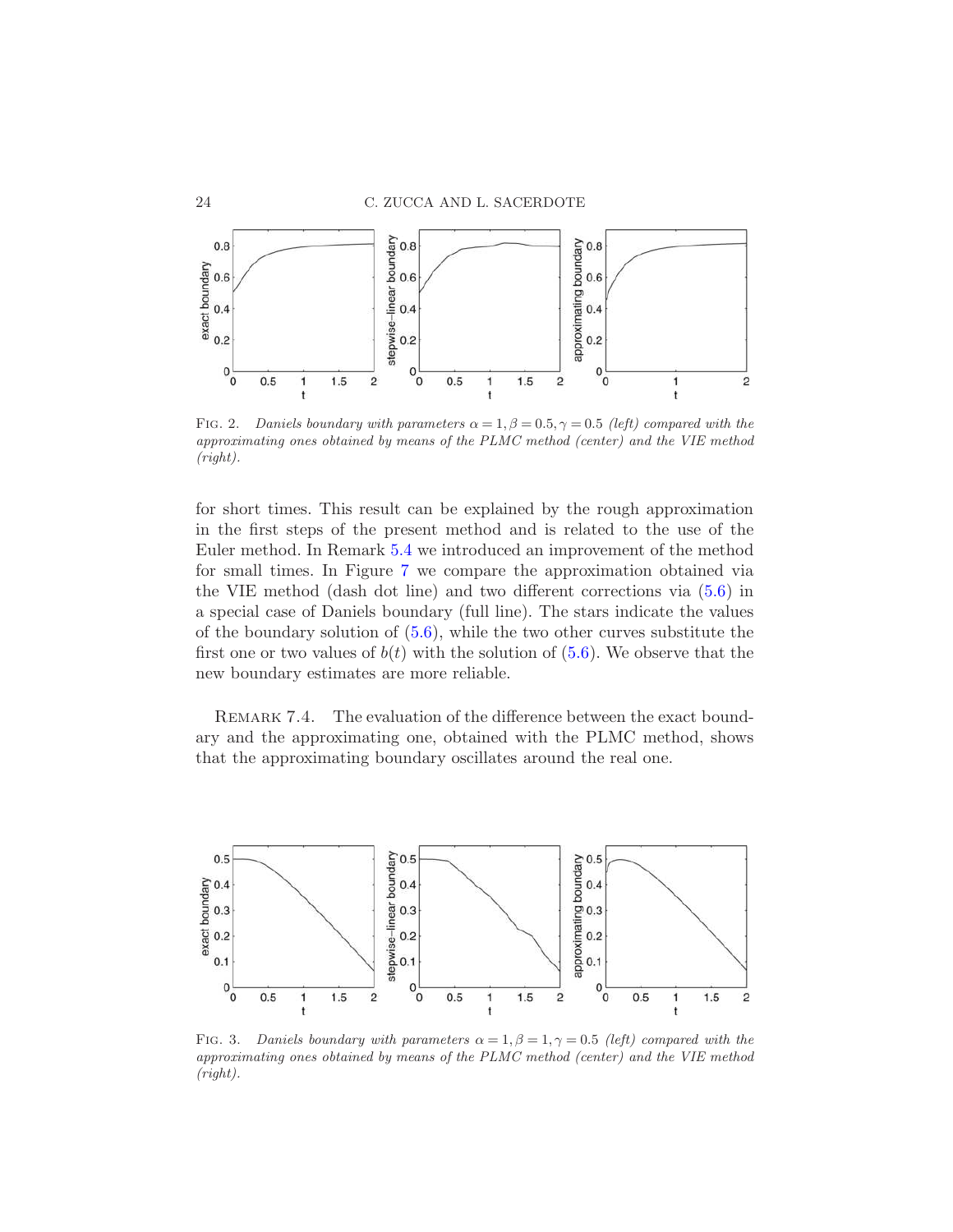

<span id="page-24-1"></span>Fig. 4. *The first-passage density function through a Daniels boundary with parameters*  $\alpha = 1, \beta = 0.5, \gamma = 0.5$  *(left)* and with parameters  $\alpha = 1, \beta = 1, \gamma = 0.5$  *(right).* 

8. The exponential case. Let us apply our algorithms to numerically solve the original Shiryaev's problem, that is, to approximate the boundary corresponding to an exponential first-passage density function.

Let us thus consider a first-passage density function  $f_b(t) = e^{-t}$  for  $t >$ 0 corresponding to the exponential distribution with parameter  $\lambda = 1$ . In order to apply the PLMC method, we note that this particular choice of distribution requires to study a first-passage time  $\tau_b$  such that  $f_b(0+) > 0$ . As indicated in Section  $2.2$ , this implies that the boundary b should be an upper function for W that vanishes at zero so that  $b'(0+) = +\infty$ .

Making use of [\(2.14\)](#page-5-5) and introducing more generally the following notation:

$$
(8.1) \qquad \qquad \kappa = f_b(0+) > 0,
$$



<span id="page-24-0"></span>FIG. 5. *Oscillating boundary with parameters*  $\alpha = 1, \beta = 0.5, \gamma = 2$  *(left) compared with the approximating ones obtained by means of the PLMC method (center) and the VIE method (right).*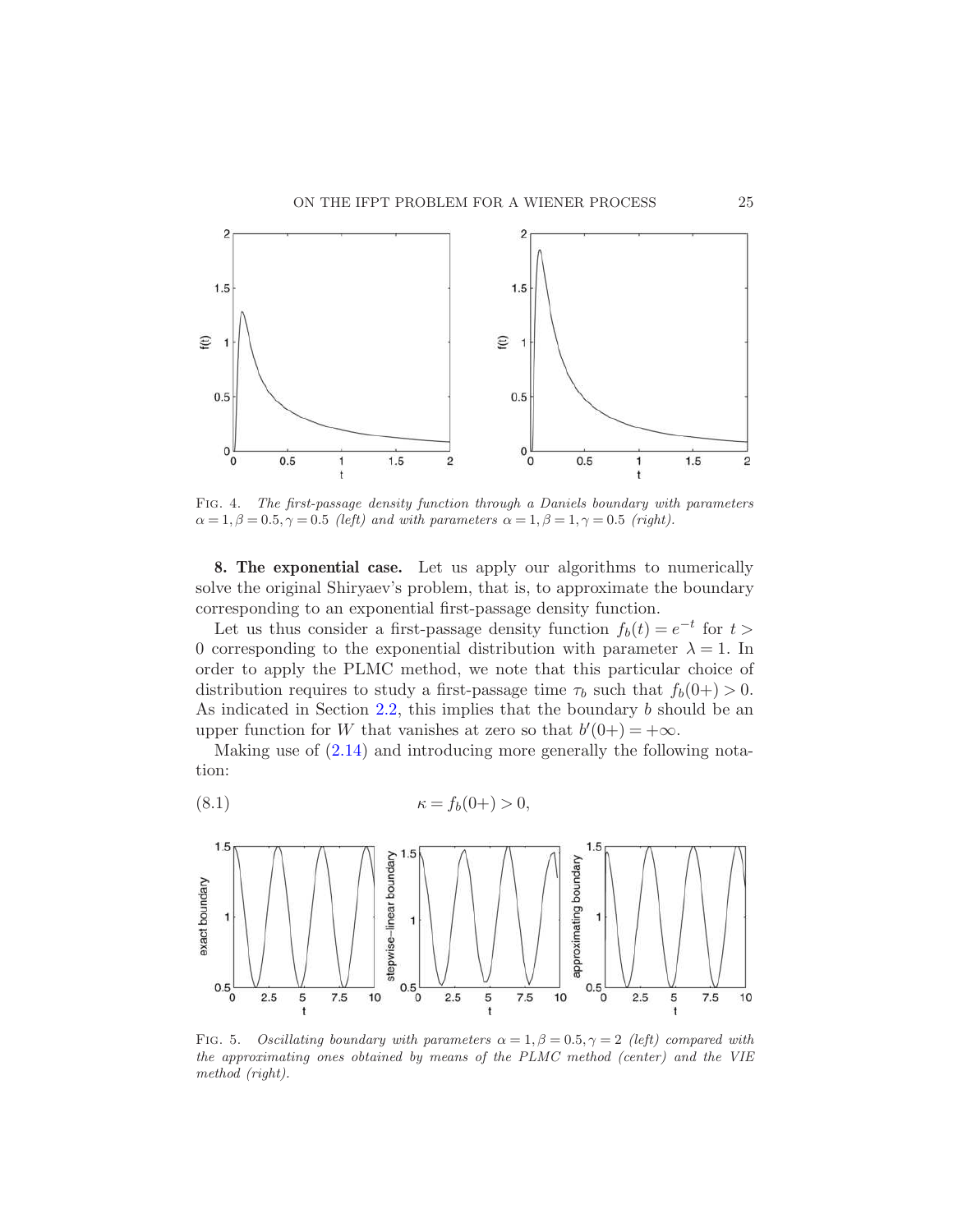

<span id="page-25-0"></span>FIG. 6. *Oscillating boundary with parameters*  $\alpha = 1, \beta = 1, \gamma = 2$  *(left) compared with the approximating ones obtained by means of the PLMC method (center) and the VIE method (right).*

we obtain an approximation of the boundary  $b$  in the neighborhood of zero by choosing

(8.2) 
$$
c = -2\log(\sqrt{4\pi}\kappa).
$$

On the first interval we approximate the boundary  $b$  by  $(2.13)$ , where  $c$  is given by  $(8.2)$ . On the successive intervals we simply apply the algorithm with

(8.3) 
$$
c_2 = g(t_1) = \sqrt{2t_1 \log(1/t_1) + t_1 \log \log(1/t_1) + ct_1}.
$$

<span id="page-25-2"></span>

<span id="page-25-1"></span>FIG. 7. *Daniels boundary with parameters*  $\alpha = 1, \beta = 0.5, \gamma = 0.5$  *(full line) compared with the approximating ones obtained by means of the VIE method (dash dot line) and by means of the VIE method modified for small times (dashed lines) substituting the first one or two values of* b(t) *with the solution of [\(5.6\)](#page-17-1). The stars indicate the values of the boundary obtained as a solution of [\(5.6\)](#page-17-1).*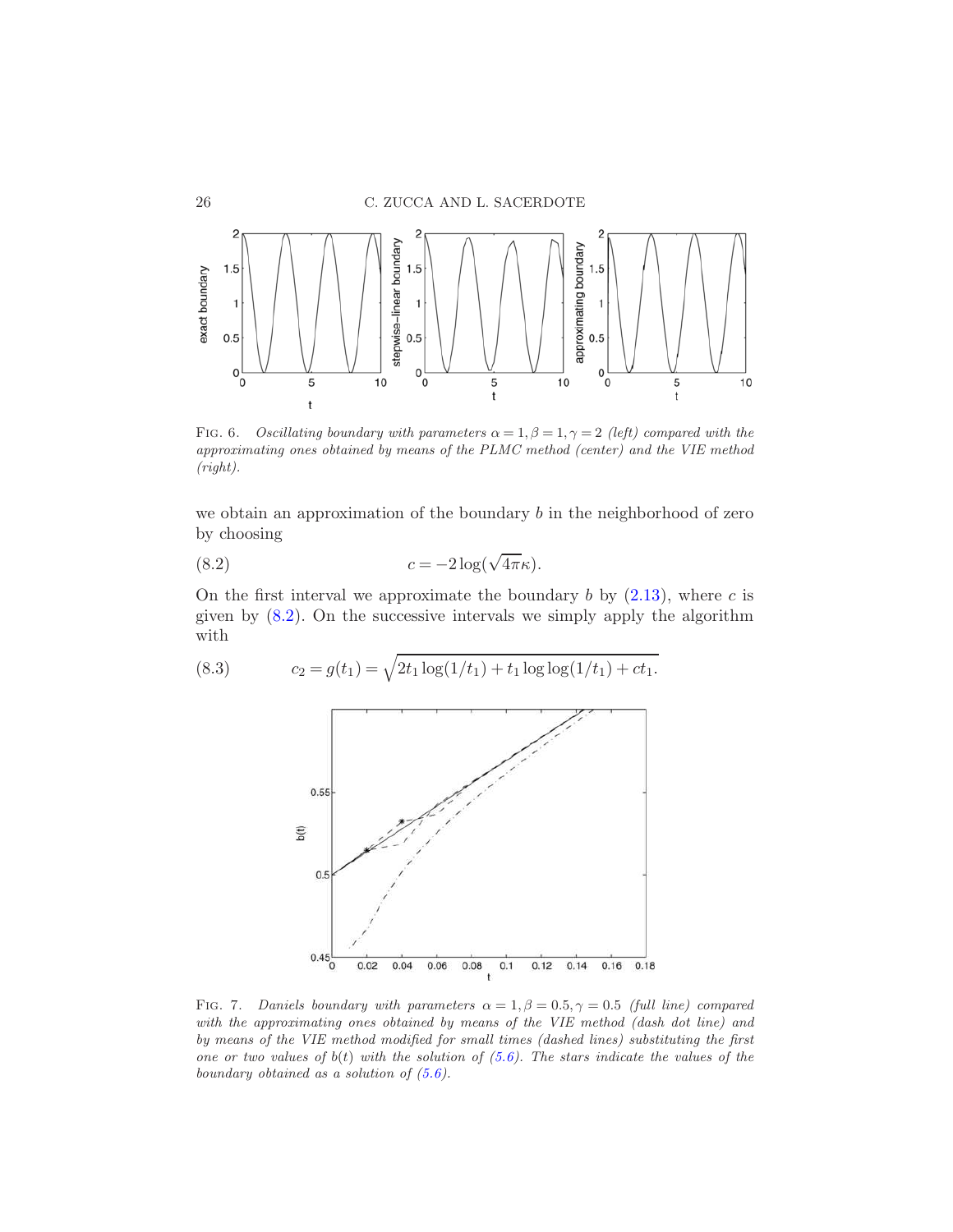

<span id="page-26-1"></span>Fig. 8. *Numerical evaluations of the approximating boundaries for an exponential first– passage density function with parameter*  $\lambda = 1$  *obtained by means of the PLMC method (left)* and the VIE method *(right)* with a discretization step  $h = 0.01$ .

In Figure [8](#page-26-1) we plot the boundaries corresponding to an exponential firstpassage density function with  $\lambda = 1$  obtained by the two different algorithms described in the previous sections; the plot on the r.h.s. is obtained applying the PLMC method with the step  $h = 0.01$  and with a number of simulations for the Monte Carlo method equal to  $10<sup>4</sup>$ , while the plot on the l.h.s. is obtained applying the VIE method with discretization step  $h = 0.01$ .

A heuristic confirmation of the stability of the algorithms is given by the nearness of the two curves. Furthermore, an intuitive reasoning about the shape of the boundary confirms our result. To obtain an exponential firstpassage density function, a large part of the sample paths should cross the boundary very soon but, as the time goes on, other sample paths, that have not yet reached the boundary, should be able to cross it too. This makes intuitive the fact that the boundary must decrease in order to be reachable by the sample paths whose initial trend was negative.

Acknowledgments. We are grateful to Professor G. Peskir for bringing the problem to our attention and for his interesting and useful comments in the first development of this paper. We also acknowledge Dr. W. Dambrosio for useful suggestions and two anonymous referees for their help to improve the paper.

## **REFERENCES**

<span id="page-26-0"></span>Abramowitz, M.and Stegun, I. A. (1964). *Handbook of Mathematical Functions With Formulas, Graphs, and Mathematical Tables*. Dover, New York.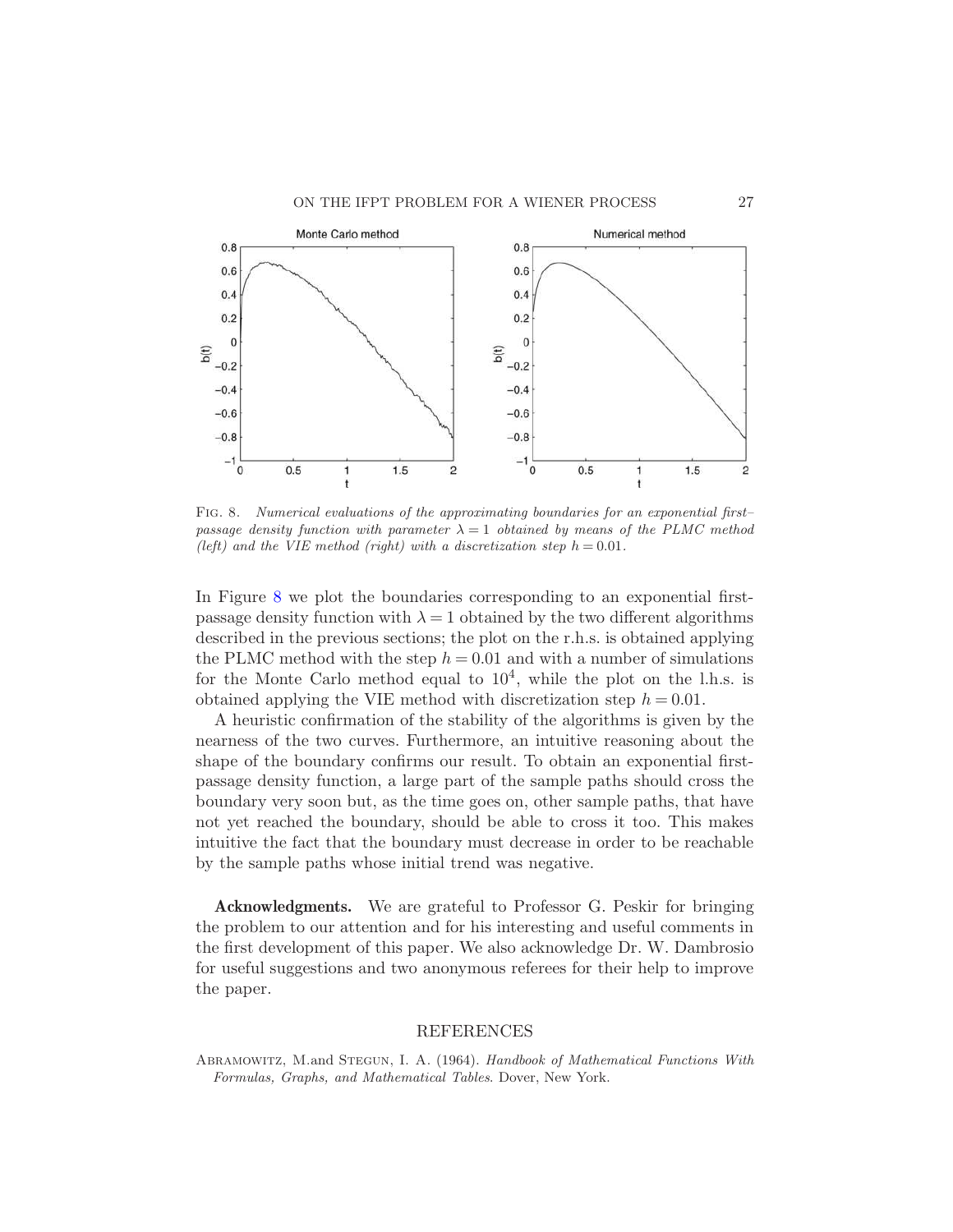- <span id="page-27-5"></span>Anulova, S. V. (1980). On Markov stopping times with a given distribution for a Wiener process. *Theory Probab. Appl.* 5 362–366.
- <span id="page-27-15"></span>Atkinson, K. E. (1989). *An Introduction to Numerical Analysis*, 2nd ed. Wiley, New York. [MR1007135](http://www.ams.org/mathscinet-getitem?mr=1007135)
- <span id="page-27-8"></span>Buonocore, A., Nobile, A. G. and Ricciardi, L. M. (1987). A new integral equation for the evaluation of first-passage-time probability densities. *Adv. in Appl. Probab.* 19 784–800. [MR914593](http://www.ams.org/mathscinet-getitem?mr=914593)
- <span id="page-27-6"></span>Capocelli, R. M. and Ricciardi, L. M. (1972). On the inverse of the first passage time probability problem. *J. Appl. Probability* 9 270–287. [MR0346926](http://www.ams.org/mathscinet-getitem?mr=0346926)
- <span id="page-27-12"></span>DANIELS, H. E. (1969). The minimum of a stationary Markov process superimposed on a U-shaped trend. *J. Appl. Probability* 6 399–408. [MR0264782](http://www.ams.org/mathscinet-getitem?mr=0264782)
- <span id="page-27-10"></span>Doob, J. L. (1949). Heuristic approach to the Kolmogorov–Smirnov theorems. *Ann. Math. Statist.* 20 393–403. [MR0030732](http://www.ams.org/mathscinet-getitem?mr=0030732)
- <span id="page-27-4"></span>DUDLEY, R. M. and GUTMANN, S. (1977). Stopping times with given laws. In *Séminaire de Probabilit´es, XI (Univ. Strasbourg, Strasbourg, 1975/1976)*. *Lecture Notes in Math.* 581 51–58. Springer, Berlin. [MR0651553](http://www.ams.org/mathscinet-getitem?mr=0651553)
- <span id="page-27-13"></span>Durbin, J. (1971). Boundary-crossing probabilities for the Brownian motion and Poisson processes and techniques for computing the power of the Kolmogorov–Smirnov test. *J. Appl. Probab.* 8 431–453. [MR0292161](http://www.ams.org/mathscinet-getitem?mr=0292161)
- <span id="page-27-17"></span>Linz, P. (1985). *Analytical and Numerical Methods for Volterra Equations*. *SIAM Studies in Applied Mathematics* 7. SIAM, Philadelphia, PA. [MR796318](http://www.ams.org/mathscinet-getitem?mr=796318)
- <span id="page-27-11"></span>Malmquist, S. (1954). On certain confidence contours for distribution functions. *Ann. Math. Statistics* 25 523–533. [MR0065095](http://www.ams.org/mathscinet-getitem?mr=0065095)
- <span id="page-27-9"></span>Peskir, G. (2002). Limit at zero of the Brownian first-passage density. *Probab. Theory Related Fields* 124 100–111. [MR1929813](http://www.ams.org/mathscinet-getitem?mr=1929813)
- <span id="page-27-18"></span>RICCIARDI, L. M., SACERDOTE, L. and SATO, S. (1984). On an integral equation for first-passage-time probability densities. *J. Appl. Probab.* 21 302–314. [MR741132](http://www.ams.org/mathscinet-getitem?mr=741132)
- <span id="page-27-0"></span>Ricciardi, L. M. and Sato, S. (1990). Diffusion processes and first-passage-time problems. In *Lectures in Applied Mathematics and Informatics* 206–285. Manchester Univ. Press, Manchester. [MR1075228](http://www.ams.org/mathscinet-getitem?mr=1075228)
- <span id="page-27-16"></span>SACERDOTE, L. and SMITH, C. E. (2004). Almost sure comparisons for first passage times of diffusion processes through boundaries. *Methodol. Comput. Appl. Probab.* 6 323–341. [MR2073545](http://www.ams.org/mathscinet-getitem?mr=2073545)
- <span id="page-27-3"></span>SACERDOTE, L., VILLA, A. E. P. and ZUCCA, C. (2006). On the classification of experimental data modeled via a stochastic leaky integrate and fire model through boundary values. *Bull. Math. Biol.* 68 1257–1274. [MR2249750](http://www.ams.org/mathscinet-getitem?mr=2249750)
- <span id="page-27-1"></span>SACERDOTE, L. and ZUCCA, C. (2003a). Threshold shape corresponding to a gamma firing distribution in an Ornstein–Uhlenbeck neuronal model. *Sci. Math. Jpn.* 58 295– 305. [MR2021074](http://www.ams.org/mathscinet-getitem?mr=2021074)
- <span id="page-27-2"></span>SACERDOTE, L. and ZUCCA, C. (2003b). On the relationship between interspikes interval distribution and boundary shape in the Ornstein–Uhlenbeck neuronal model. In *Mathematical Modelling & Computing in Biology and Medicine*. *Milan Research Centre for Industrial and Applied Mathematics. The MIRIAM Project* 1 161–167. Esculapio, Bologna. [MR2093270](http://www.ams.org/mathscinet-getitem?mr=2093270)
- <span id="page-27-7"></span>Strassen, V. (1967). Almost sure behavior of sums of independent random variables and martingales. In *Proceedings Fifth Berkeley Symposium Math. Statist. Probab. Vol. II: Contributions to Probability Theory, Part 1* 315–343. Univ. California Press, Berkeley. [MR0214118](http://www.ams.org/mathscinet-getitem?mr=0214118)
- <span id="page-27-14"></span>WANG, L. and PÖTZELBERGER, K. (1997). Boundary crossing probability for Brownian motion and general boundaries. *J. Appl. Probab.* 34 54–65. [MR1429054](http://www.ams.org/mathscinet-getitem?mr=1429054)